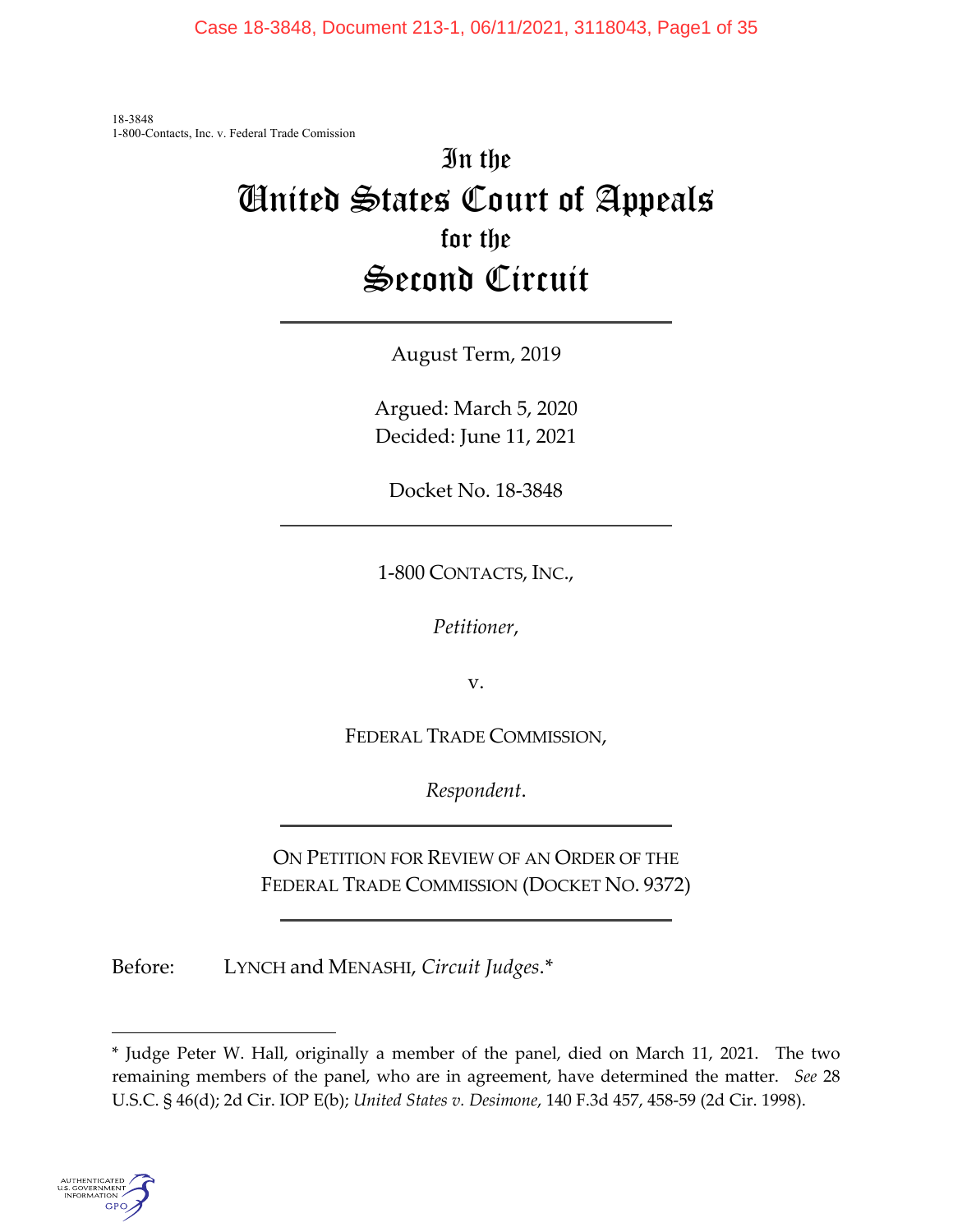1-800 Contacts, Inc., petitions from a Final Order of the Federal Trade Commission (FTC) finding that agreements between Petitioner 1-800 Contacts, Inc. and various competitors to, among other things, refrain from bidding on "keyword" search terms for internet advertisements, violate Section 5 of the FTC Act, 15 U.S.C. § 45. We hold that although trademark settlement agreements are not immune from antitrust scrutiny, the FTC (1) improperly considered the agreements to be "inherently suspect" and (2) incorrectly concluded that the challenged agreements are a violation of the FTC Act under the "rule of reason."

PETITION FOR REVIEW GRANTED, FINAL ORDER VACATED AND REMANDED.

STEPHEN FISHBEIN, Shearman & Sterling LLP, New York, NY (Ryan A. Shores, Todd M. Stenerson, Brian C. Hauser, Shearman & Sterling LLP, Washington, D.C., *on the brief*) *for Petitioner*.

IMAD ABYAD, Federal Trade Commission (Gail F. Levine, Deputy Director, Geoffrey M. Green, Assistant Director, Joel Marcus, Deputy General Counsel, Barbara Blank, Daniel J. Matheson, Mariel Goetz, Attorneys, *on the brief*), *for* Alden F. Abbott, General Counsel, Federal Trade Commission, Washington, D.C., *for Respondent.*

Corbin K. Barthold and Cory L. Andrews, Washington Legal Foundation, Washington, D.C. *for Amici Curiae Richard A. Epstein, Keith N. Hylton, Thomas A. Lambert, Geoffrey A. Manne, Hal Singer and Washington Legal Foundation in Support of Petitioner*.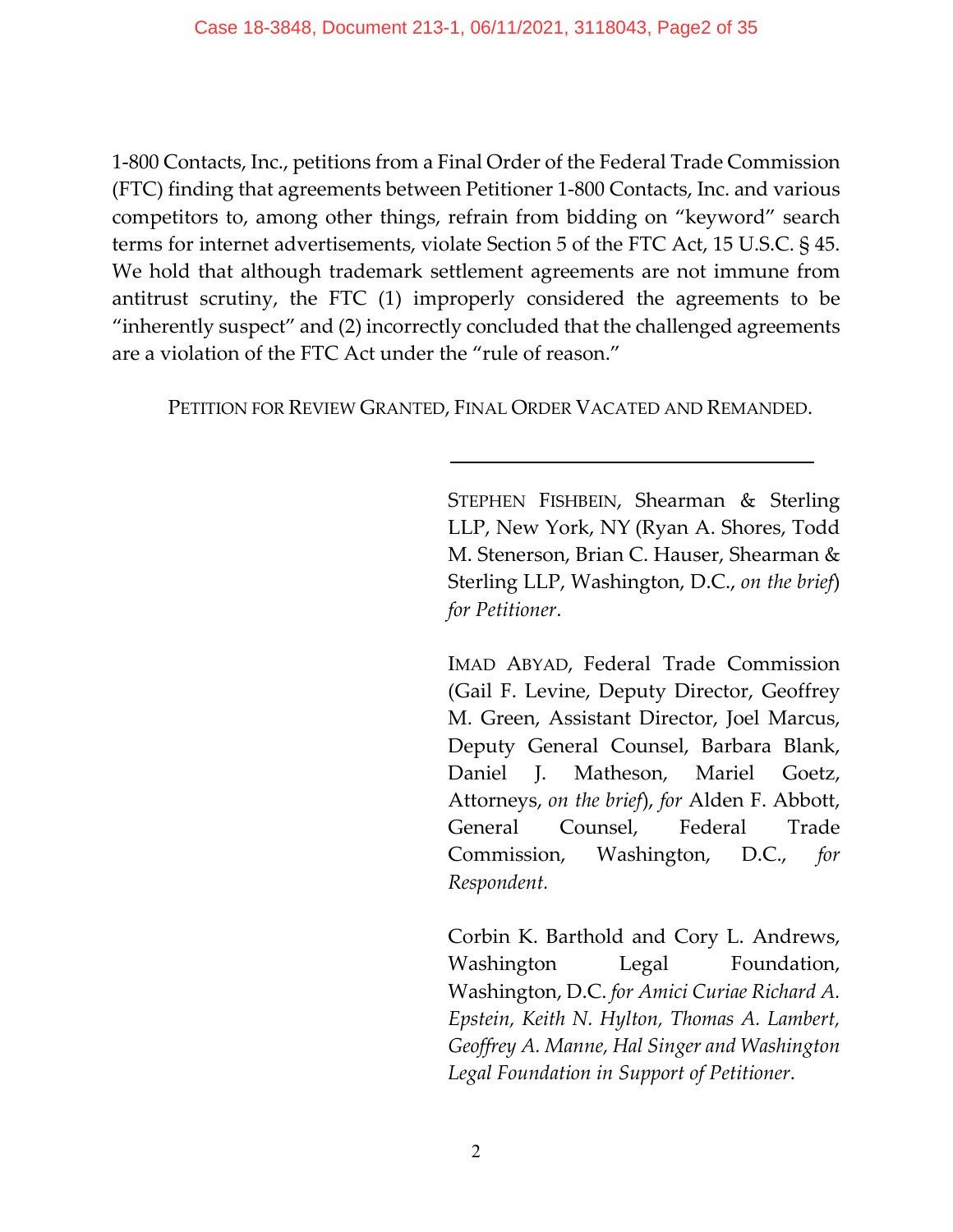Theodore H. Davis Jr., Kilpatrick Townsend & Stockton LLP, Atlanta, GA and Sheldon H. Klein, President, American Intellectual Property Law Association, Arlington, VA, *for Amicus Curiae American Intellectual Property Law Association in Support of Petitioner*.

Bryan D. Gant, Seiji Niwa, White & Case LLP, New York, NY and Eileen M. Cole, White & Case LLP, Washington, D.C., *for Amici Curiae United States Council for International Business in Support of Petitioner*.

Mark A. Lemley, William H. Neukom Professor, Stanford Law School, Stanford, CA *for Amici Curiae Intellectual Property, Internet Law and Antitrust Professors in Support of Respondent*.

PER CURIAM:

Between 2004 and 2013, Petitioner 1-800 Contacts, Inc. ("1-800") entered into thirteen trademark settlement agreements and one sourcing and services agreement with competitors (the "Challenged Agreements"). As explained below, the Challenged Agreements contained provisions restricting specific terms on which the parties could "bid" when participating in auctions held by companies that operate search engines. By restricting bidding on terms in these auctions, the competitors agreed not to advertise their products when consumers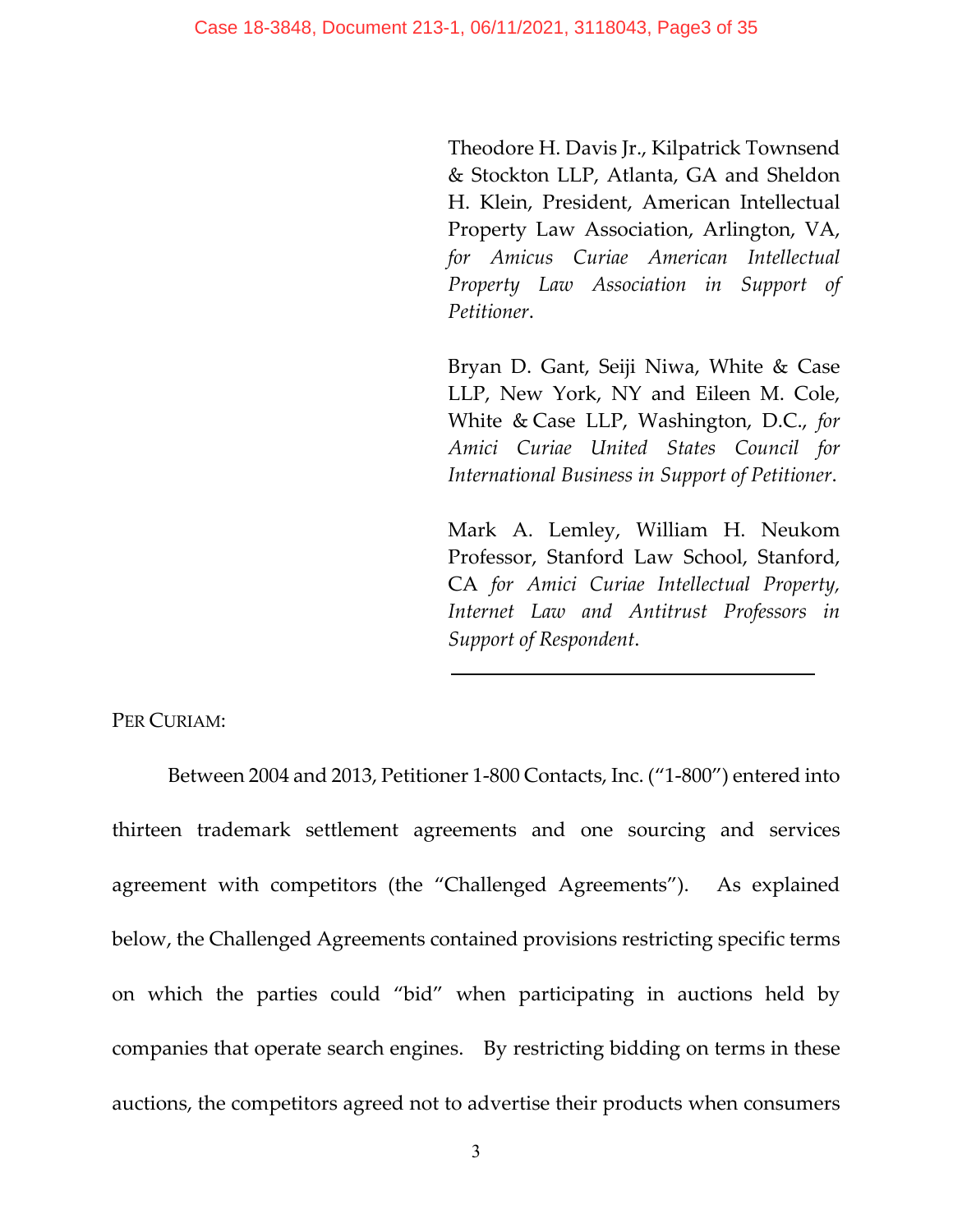used the search engines' platforms to search the specific terms at issue. In August 2016, the Federal Trade Commission ("FTC" or the "Commission") issued an administrative complaint against Petitioner, alleging that the Challenged Agreements and Petitioner's enforcement of the agreements unreasonably restrain truthful, non-misleading advertising as well as price competition in search advertising auctions in violation of Section 5 of the FTC Act, 15 U.S.C. § 45. The claim was tried before an Administrative Law Judge (ALJ), who in 2017 issued an Initial Decision and Order finding that the agreements violate Section 5. Petitioner then appealed to the full Commission, which affirmed the ALJ's conclusion in a three to one decision, with one Commissioner not participating. This timely petition for review followed the issuance of the Commission's Final Order.

Although we hold that trademark settlement agreements are not automatically immune from antitrust scrutiny, the Commission's analysis of the alleged restraints under the "inherently suspect" framework was improper. We further hold that the Commission incorrectly concluded that the agreements are an unfair method of competition under the FTC Act. We therefore GRANT the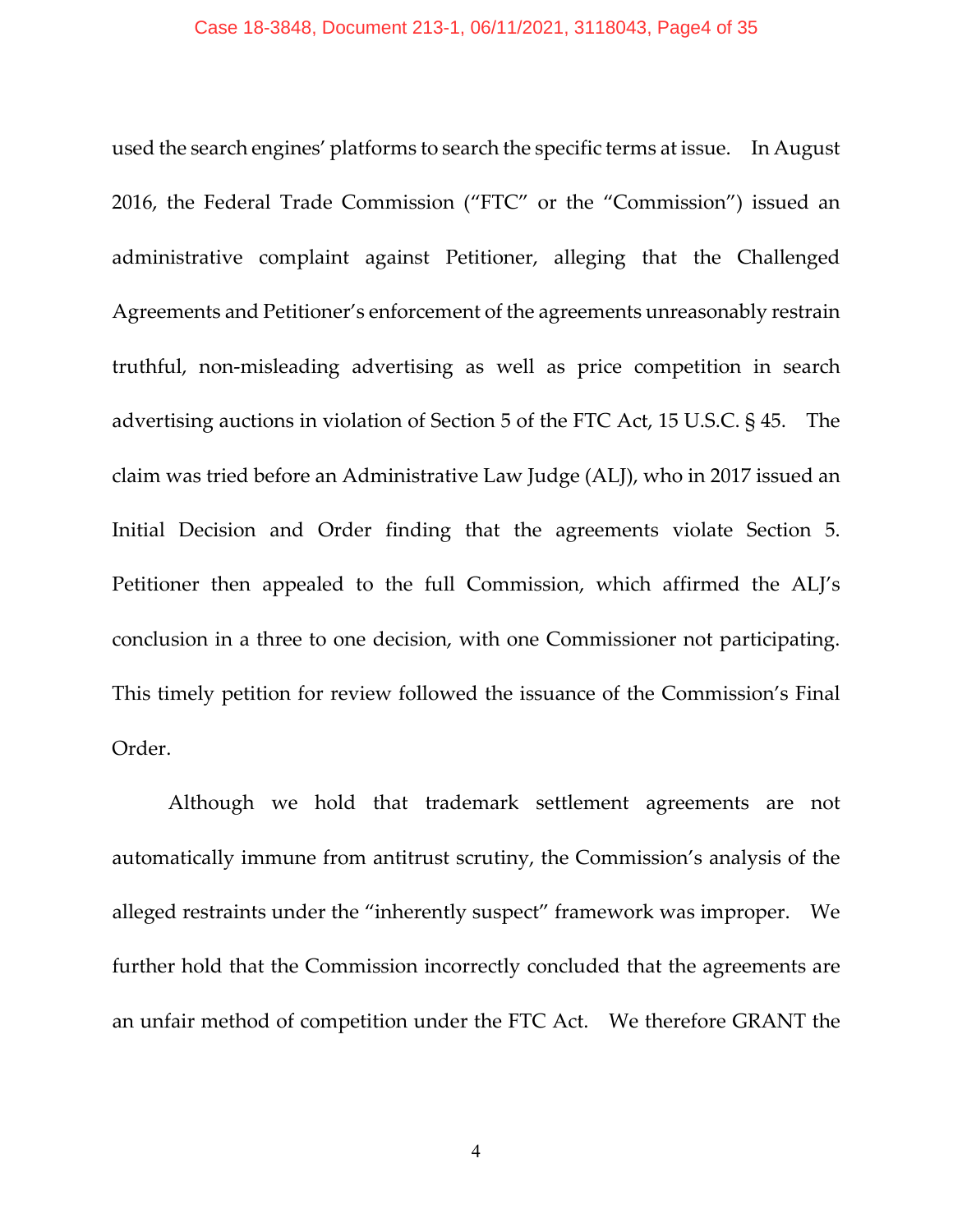petition for review, VACATE the Final Order of the Commission, and REMAND the case to the Commission with orders to DISMISS the administrative complaint.

# **BACKGROUND**

Contact lenses, prescription eyewear designed to improve the user's vision, can be sold only pursuant to a prescription. Such prescriptions specify both the characteristics of the lens, such as its strength, and the manufacturer brand. Thus, when consumers purchase contact lenses, they may not substitute one brand for another, but must purchase the brand listed on the prescription. Contact lenses are sold by four different types of retailers: independent eye care professionals; optical retail chains; mass merchants and club stores; and purely internet-based retailers, such as Petitioner. Internet-based retailers accounted for 17 percent of all contact lens sales in 2015, the year before these proceedings began. 1-800 accounts for a majority of all online sales of contact lenses. The price of contact lenses varies significantly based on retail channel; independent eye care professionals typically charge the most, followed by retail chains, mass merchants, and then online retailers. Petitioner, however, admits that it charges more than its rival online retailers. It prices its lenses somewhere below independent professionals and retail chains but above mass merchants and other club stores.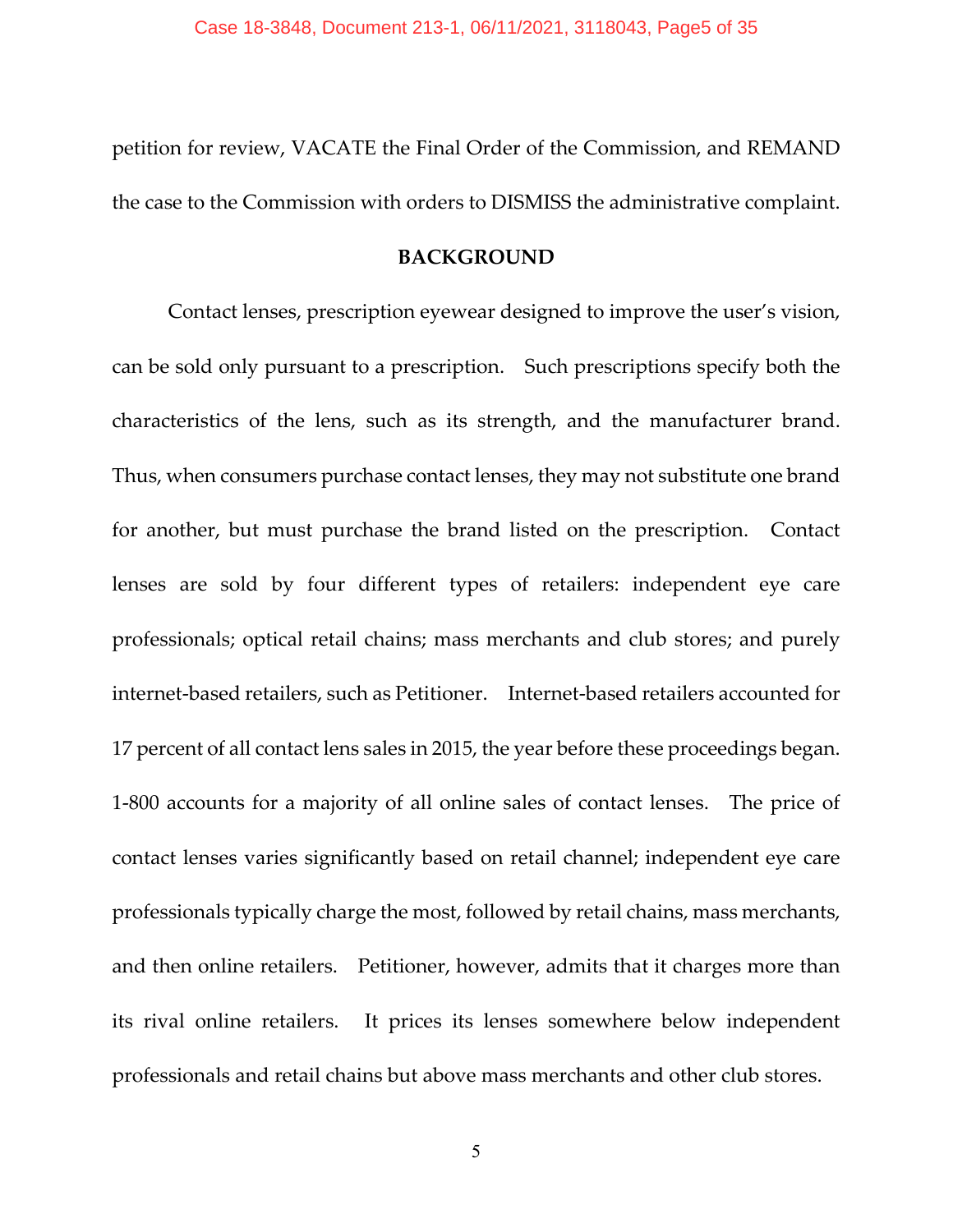Petitioner and its competitors pay to advertise their sales of contact lenses on the internet. One way they do this is via "search advertising." When an online shopper uses a search engine such as Google or Bing, the search engine's program returns two types of results to the shopper: "sponsored" and "organic," both of which provide links to web pages. Sponsored results are ads; they appear because the owner of the featured web page has paid for its page to appear in that space. Sponsored links are typically designated by a label like "Ad" or "Sponsored," and by colored or shaded boxes around the link. Organic results, on the other hand, appear based exclusively on which results a search engine's algorithm deems to be most relevant to the shopper's search. Organic results are listed separately from the sponsored results.

Search engines determine which advertisements to display on a search results page based in part on the relevance or relation of the consumer's search to various words or phrases called "keywords." Advertisers bid on these keywords during auctions hosted by the search engines. The highest bidders' ads are typically displayed most prominently on a page, though search engines consider other factors when determining where to place an ad on a results page, such as an ad's quality and relevance to a consumer's search. Search engines generally do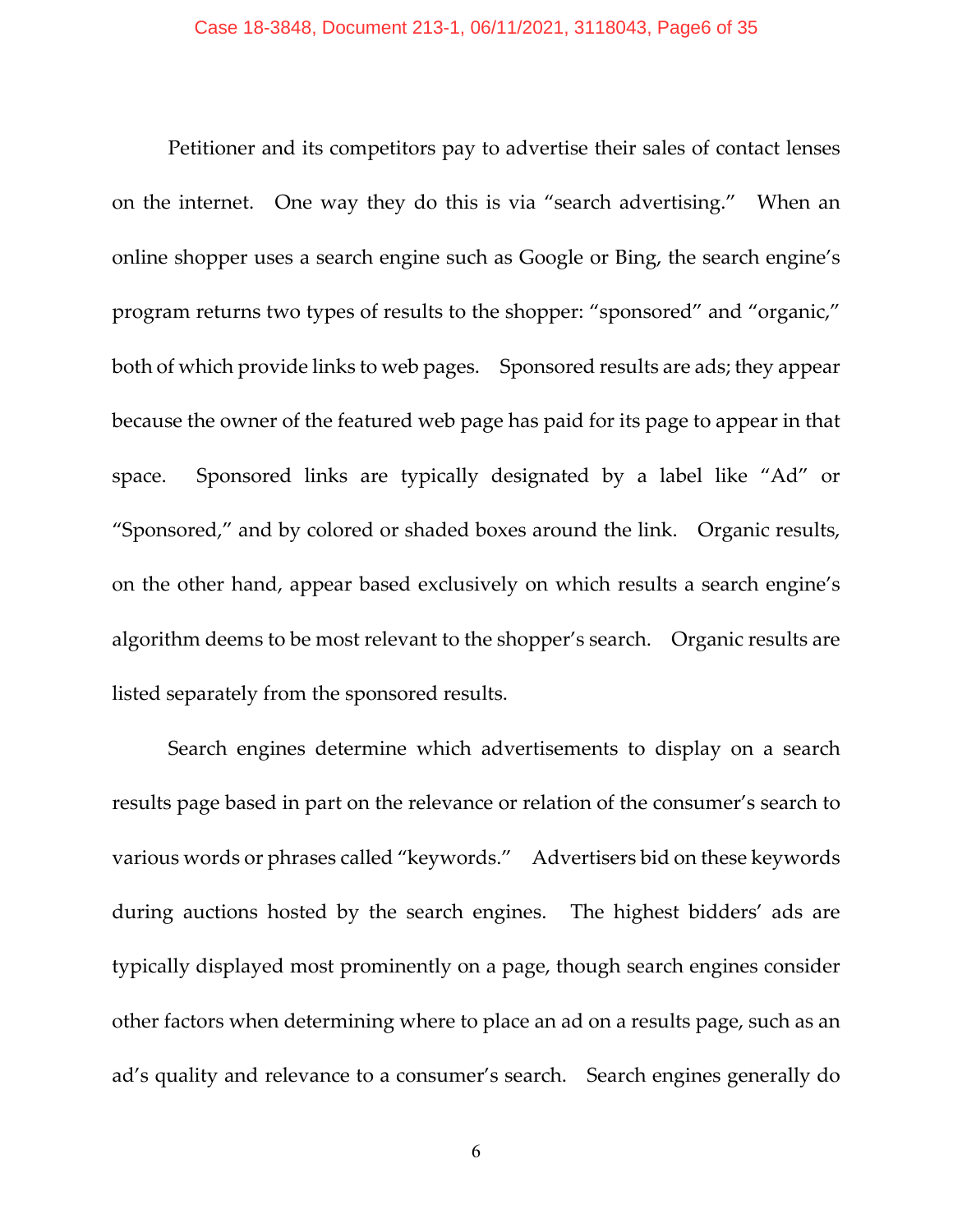#### Case 18-3848, Document 213-1, 06/11/2021, 3118043, Page7 of 35

not limit the keywords available to advertisers at auction. As a result, competitors often bid on each other's brand names so that their ad runs when a consumer searches for a competitor. Brand name terms are often trademarked.

Via bidding on "negative keywords," an advertiser may also prevent its ad from being displayed when a consumer searches for a particular keyword. These negative keywords preclude ads from being displayed even when the search engine independently determined that the ad would be relevant to the consumer. The Commission suggests that this is useful when, for example, a retailer selling eyeglasses has bid on the advertising keyword "glasses" but wants to prevent its ad from appearing in response to the term "wine glasses."

Many online retailers of contact lenses devote the majority of their advertising budgets to search advertising. The Commission found that these ads are presented to consumers "at a time when [they are] more likely looking to buy." JA 279. Unlike its online retail competitors, Petitioner also uses other methods of advertising, including printed materials, radio, and television. Online search advertising, however, still represents a large portion of Petitioner's advertising budget. Because Petitioner charges more than other online retailers, when its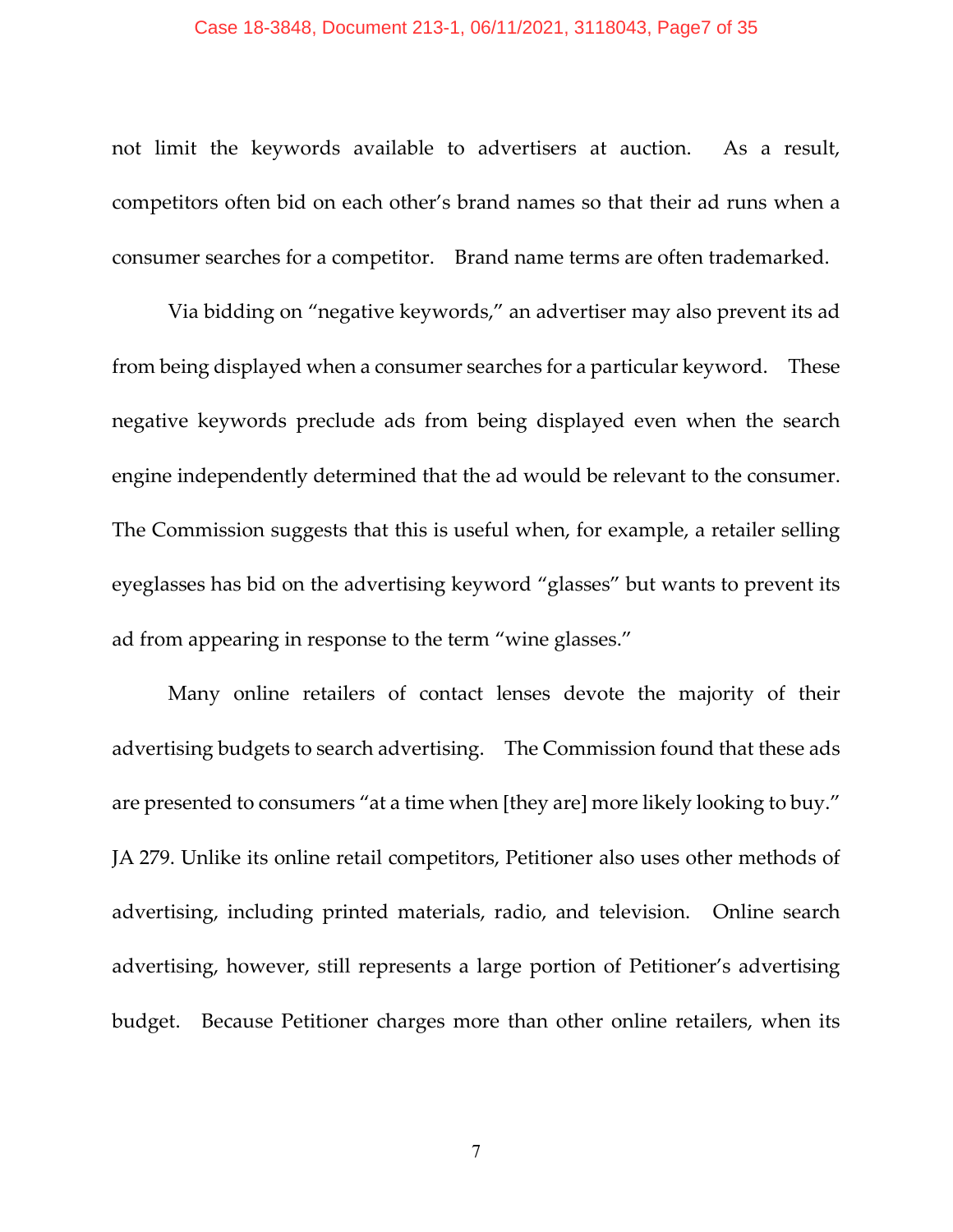#### Case 18-3848, Document 213-1, 06/11/2021, 3118043, Page8 of 35

competitors' ads appear in response to a search for 1-800's trademark terms, Petitioner's sales tend to decrease.

In 2002, Petitioner began filing complaints and sending cease-and-desist letters to its competitors alleging trademark infringement related to its competitors' online advertisements.[1](#page-7-0) Between 2004 and 2013, Petitioner entered into thirteen settlement agreements to resolve most of these disputes. Each of these agreements includes language that prohibits the parties from using each other's trademarks, URLs, and variations of trademarks as search advertising keywords. The agreements also require the parties to employ negative keywords so that a search including one party's trademarks will not trigger a display of the other party's ads. The agreements do not prohibit parties from bidding on generic keywords such as "contacts" or "contact lenses."[2](#page-7-1) Petitioner enforced the agreements when it perceived them to be breached.

<span id="page-7-0"></span><sup>&</sup>lt;sup>1</sup> Some of these trademark infringement allegations did not involve search advertising.

<span id="page-7-1"></span><sup>&</sup>lt;sup>2</sup> Advertisers may designate how closely the keyword they bid on must match the consumer's search in order for their ads to be displayed. For example, Google, the leading search engine in the United States, offers different options for advertisers on its paid search platform. An advertiser may designate the keyword on which they have bid as "broad match," "phrase match," "exact match," or, as mentioned, "negative match." An ad tied to a keyword designated as "broad match" may appear when a consumer's search on Google contains the specific keyword, any plural forms or synonyms of the keyword, or phrases similar to the keyword. An advertiser selecting "phrase match" will have its ad appear when a search contains additional words along with the keyword. An "exact match" limits the ad's appearance to when the consumer searches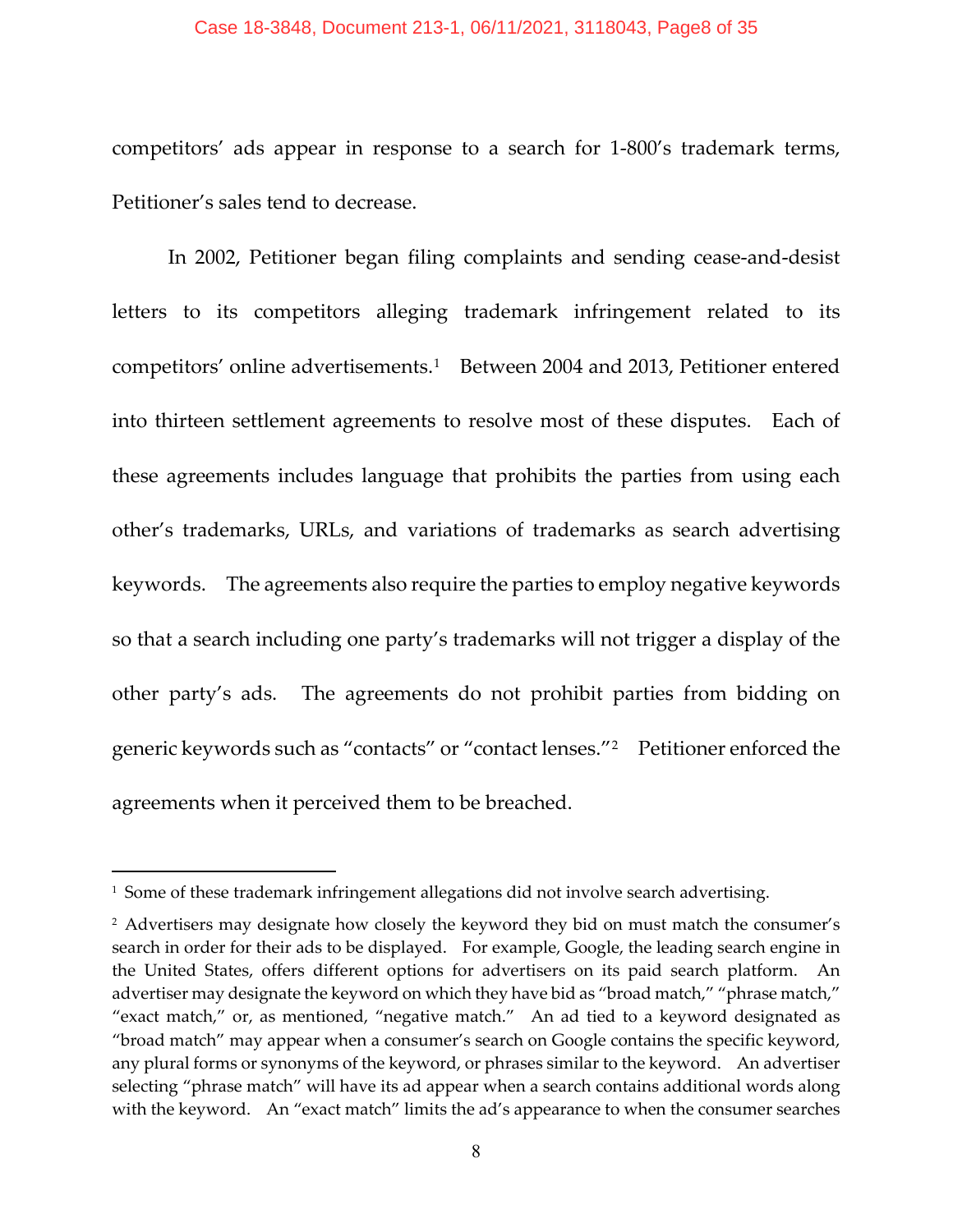Apart from the settlement agreements, in 2013 Petitioner entered into a "sourcing and services agreement" with Luxottica, a company that sells and distributes contacts through its affiliates. JA 283. That agreement also contains reciprocal online search advertising restrictions prohibiting the use of trademark keywords and requiring both parties to employ negative keywords.

The FTC issued an administrative complaint against Petitioner in August 2016 alleging that the thirteen settlement agreements and the Luxottica agreement (the "Challenged Agreements"), along with subsequent actions to enforce them, unreasonably restrain truthful, non-misleading advertising as well as price competition in search advertising auctions, all of which constitute a violation of Section 5 of the FTC Act, 15 U.S.C.  $\S 45<sup>3</sup>$  $\S 45<sup>3</sup>$  $\S 45<sup>3</sup>$  The complaint alleges that the Challenged Agreements prevented Petitioner's competitors from disseminating ads that would have informed consumers that the same contact lenses were available at a cheaper price from other online retailers, thereby reducing

the exact keyword. "Negative keywords" can also be designated by an advertiser for broad, phrase, or exact match. The Challenged Agreements do not specify whether the negative keywords must be employed using broad, phrase, or exact match.

<span id="page-8-0"></span><sup>&</sup>lt;sup>3</sup> Section 5 of the FTC Act states that "[u]nfair methods of competition in or affecting commerce, and unfair or deceptive acts or practices in or affecting commerce, are hereby declared unlawful." 15 U.S.C. § 45(a)(1).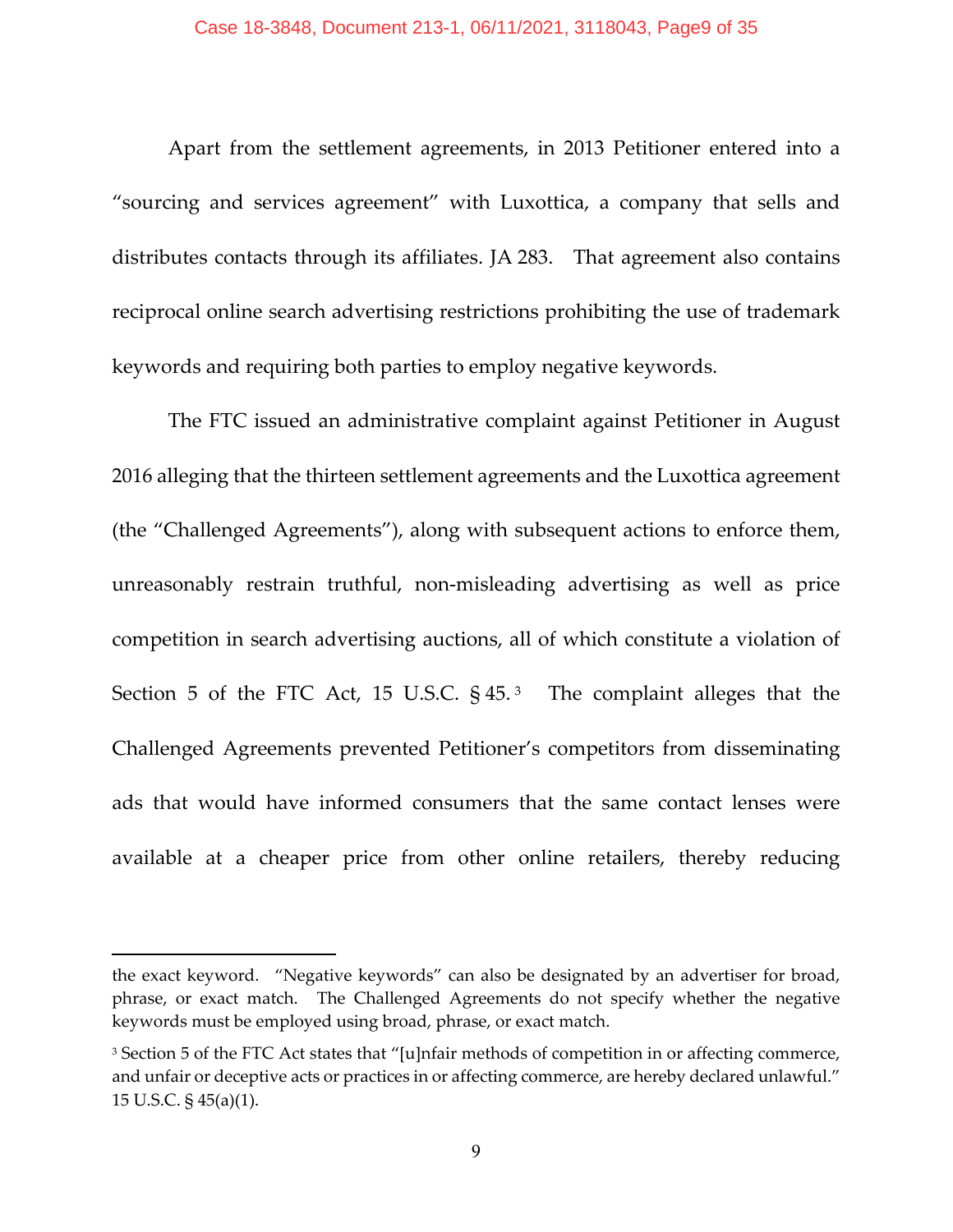competition and making it more difficult for consumers to compare online retail prices. The case was tried before an ALJ, who concluded that a violation had occurred.

As an initial matter, the ALJ rejected Petitioner's assertion that trademark settlement agreements are not subject to antitrust scrutiny in light of *FTC v. Actavis*, 570 U.S. 136 (2013). Applying the "rule of reason" and principles of Section 1 of the Sherman Act, 15 U.S.C. § 1, the ALJ determined that "[o]nline sales of contact lenses constitute a relevant product market." JA 120. He found that the agreements constituted a "contract, combination, or conspiracy" as required by the Sherman Act and held that the advertising restrictions in the agreements harmed consumers by reducing the availability of information, in turn making it costlier for consumers to find and compare contact lens prices. JA 184, 221-22**.**

Having found actual anticompetitive effects, as required under the rule of reason analysis, the ALJ rejected the procompetitive justifications for the agreements offered by Petitioner. He found that while trademark protection is procompetitive, it did not justify the advertising restrictions in the agreements and also that Petitioner failed to show that reduced litigation costs would benefit consumers**.** The ALJ issued an order that barred Petitioner from entering into an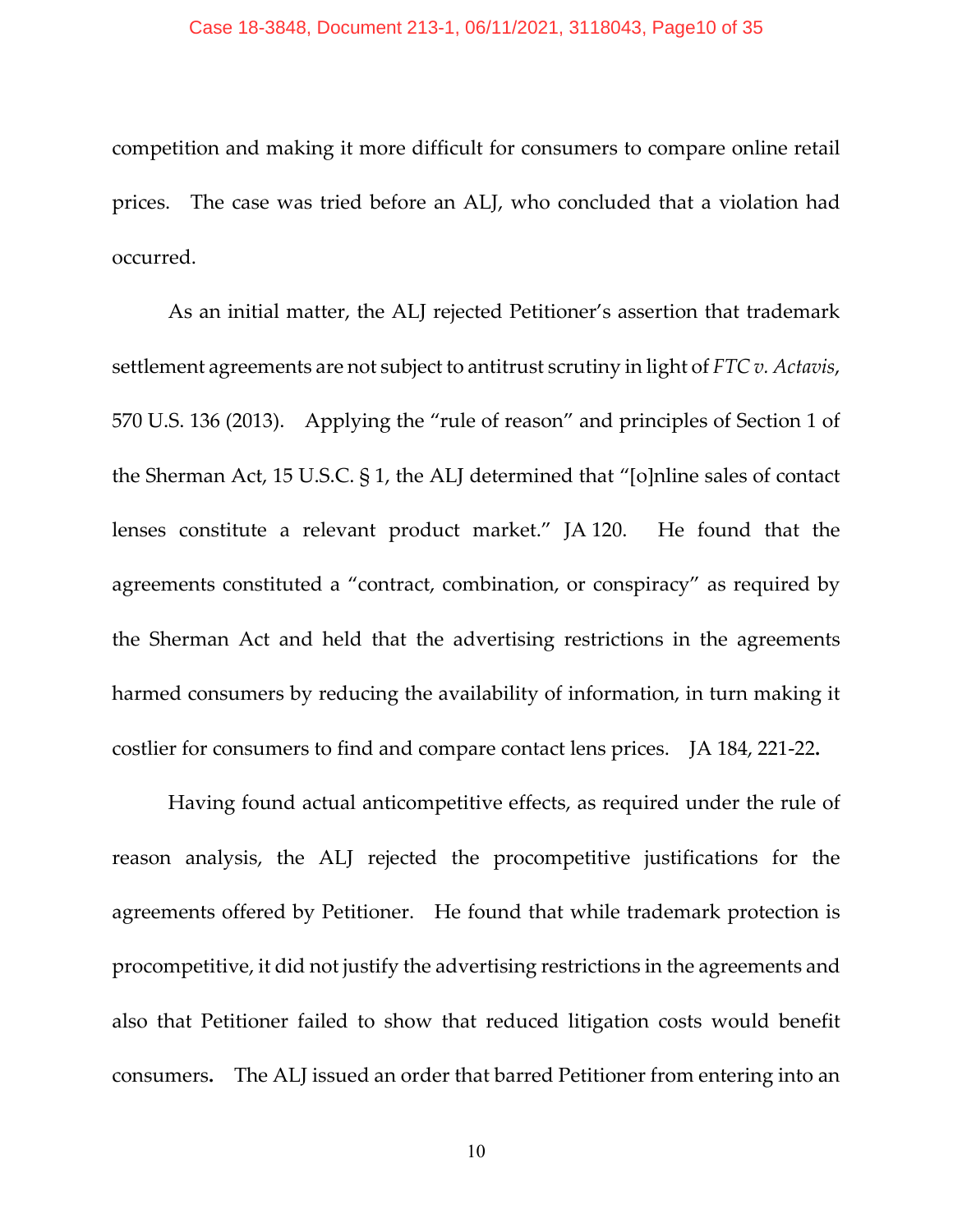#### Case 18-3848, Document 213-1, 06/11/2021, 3118043, Page11 of 35

agreement with any marketer or seller of contact lenses to limit participation in search advertising auctions or to prohibit or limit search advertising.

1-800 appealed the ALJ's order to the Commission. In a split decision, a majority of the Commission agreed with the ALJ that the agreements violated Section 5 of the FTC Act. The majority, however, analyzed the settlement agreements differently from the ALJ. The majority classified the agreements as "inherently suspect" and alternatively found "direct evidence" of anticompetitive effects on consumers and search engines. The majority then analyzed the procompetitive justifications Petitioner offered for the agreements and rejected arguments that the benefits of protecting trademarks and reducing litigation costs outweighed any potential harm to consumers. Finally, the majority identified what it believed to be less anticompetitive alternatives to the advertising restrictions in the agreements. One Commissioner dissented, reasoning both that the majority should not have applied the "inherently suspect" framework and that it failed to give appropriate consideration to Petitioner's proffered procompetitive justifications. This timely appeal followed.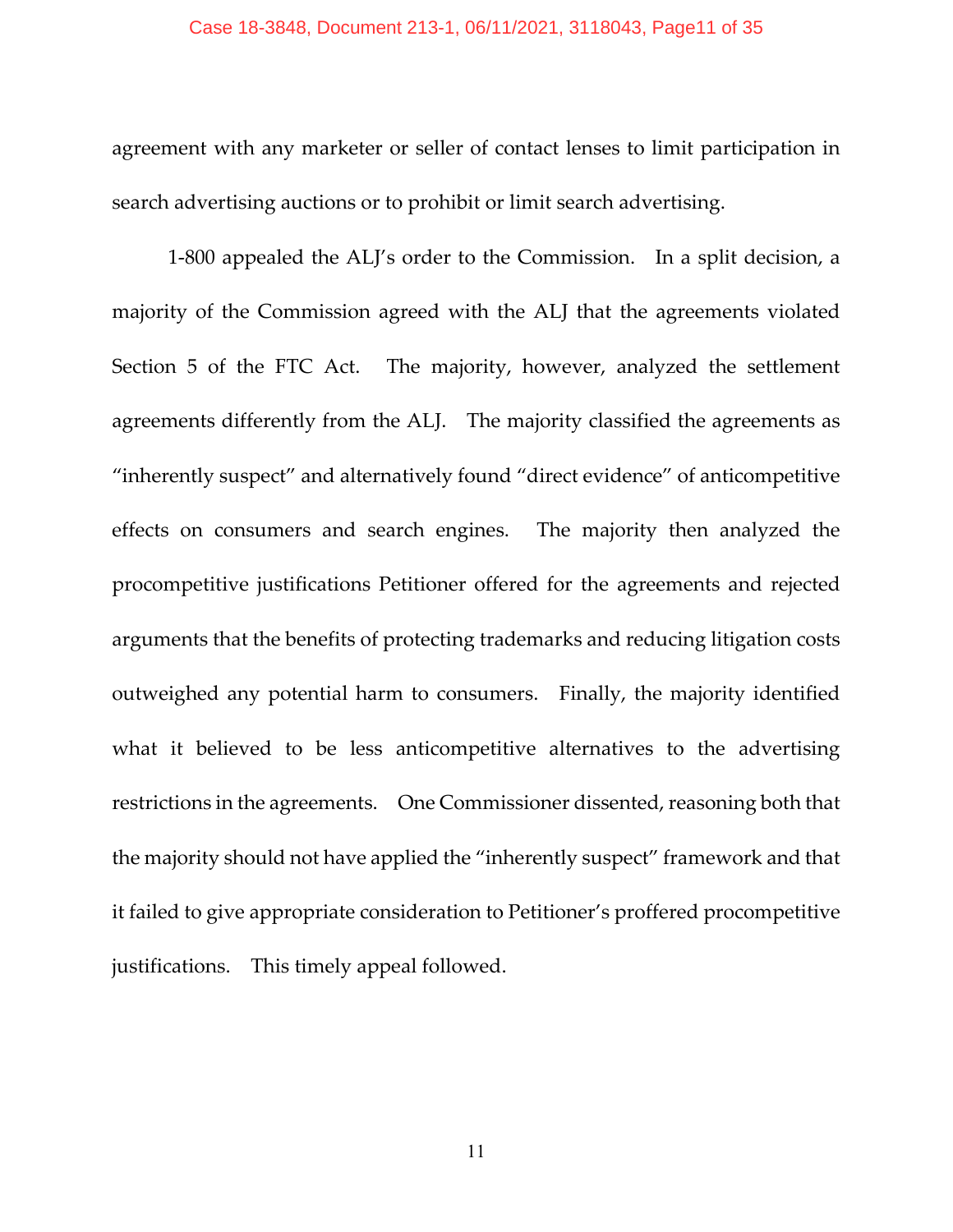## **JURISDICTION AND STANDARD OF REVIEW**

We have jurisdiction over this appeal under 15 U.S.C. § 45(c). The majority opinion of the Commission "adopt[ed] the ALJ's findings of fact to the extent that they [were] not inconsistent" with its opinion. JA 285. Factual findings of the Commission are binding "if they are supported by such relevant evidence as a reasonable mind might accept as adequate to support a conclusion." *FTC v. Ind. Fed'n of Dentists (IFD)*, 476 U.S. 447, 454 (1986*)* (internal quotation marks and citation omitted). The Commission's legal conclusions are "for the courts to resolve, although even in considering such issues the courts are to give some deference to the Commission's informed judgment that a particular commercial practice is to be condemned as 'unfair.'" *Id.*

## **DISCUSSION**

## **I.** *Actavis* **Considerations**

Petitioner argues, as it did below, that trademark litigation settlements are generally immune from antitrust review. It contends that in *Actavis*, the Supreme Court "cabin[ed] its extension of antitrust scrutiny" to the "unusual" intellectual property settlements at issue there and did not intend to implicate "commonplace"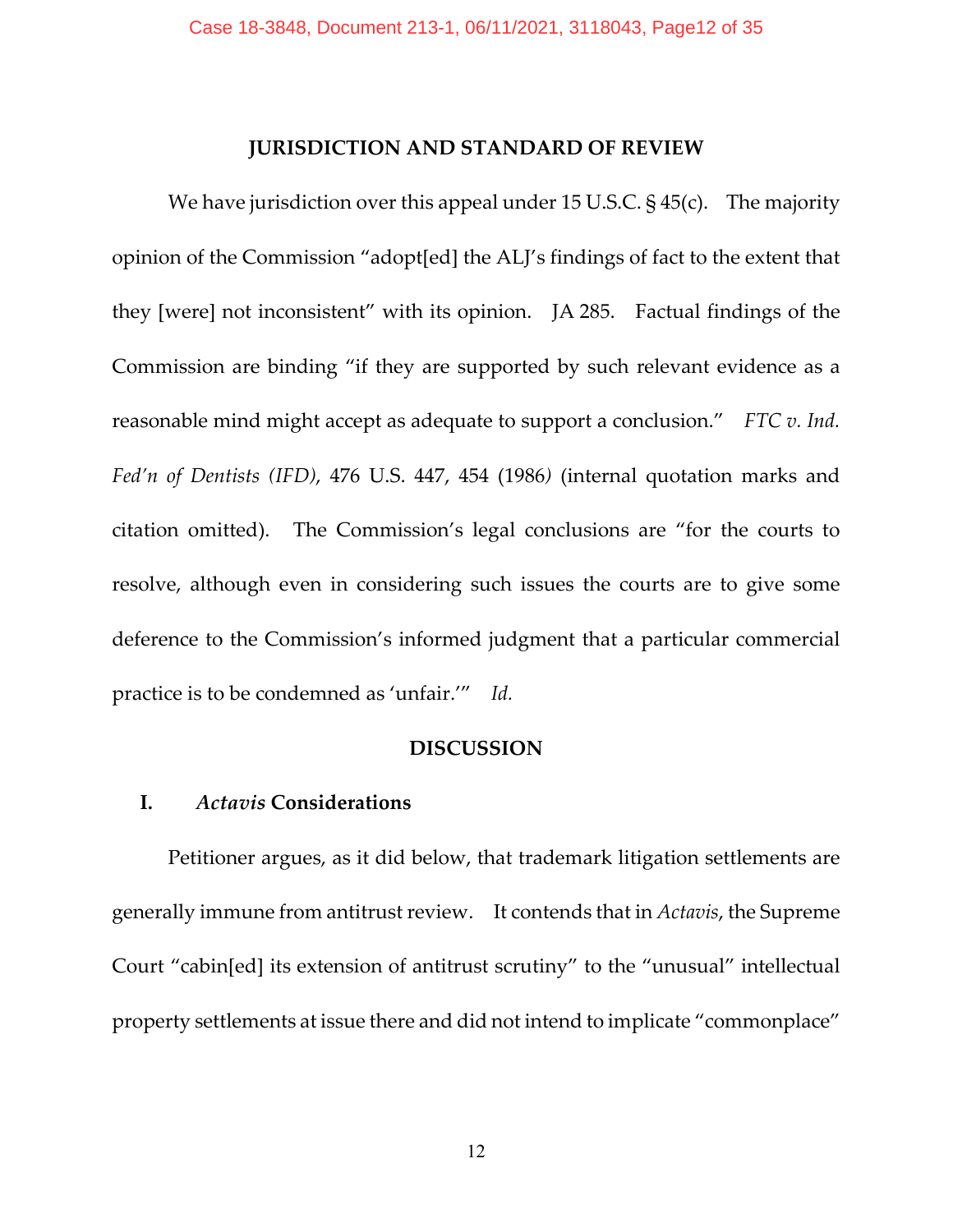#### Case 18-3848, Document 213-1, 06/11/2021, 3118043, Page13 of 35

settlements. Petitioner's Br. 43. Neither the ALJ nor any participating member of the Commission found this argument persuasive.[4](#page-12-0) Nor do we.

In *Actavis*, the Supreme Court analyzed what are known as "reverse payment" patent settlements. 570 U.S. at 141. In short, manufacturers of brand name drugs paid manufacturers of generic drugs to keep the generic manufacturers from litigating the validity of the brand name manufacturers' patents. *See id.* at 145. This effectively allowed the brand name manufacturers to maintain exclusive sales of certain drugs for longer than they would have if the applicable patent, through litigation, was found to be invalid. *Id.* at 153-54. In *Actavis*, the Court rejected the idea that the conduct at issue was immune from antitrust scrutiny just because it occurred within the context of a patent litigation settlement. *Id.* at 146-48. The Court explained that "it would be incongruous to determine antitrust legality by measuring the settlement's anticompetitive effects solely against patent law policy, rather than by measuring them against procompetitive antitrust policies as well." *Id.* at 148.

<span id="page-12-0"></span><sup>4</sup> All four participating Commissioners agreed that *Actavis* does not immunize trademark settlement agreements from antitrust scrutiny. Commissioner Wilson did not participate in the appeal to the Commission.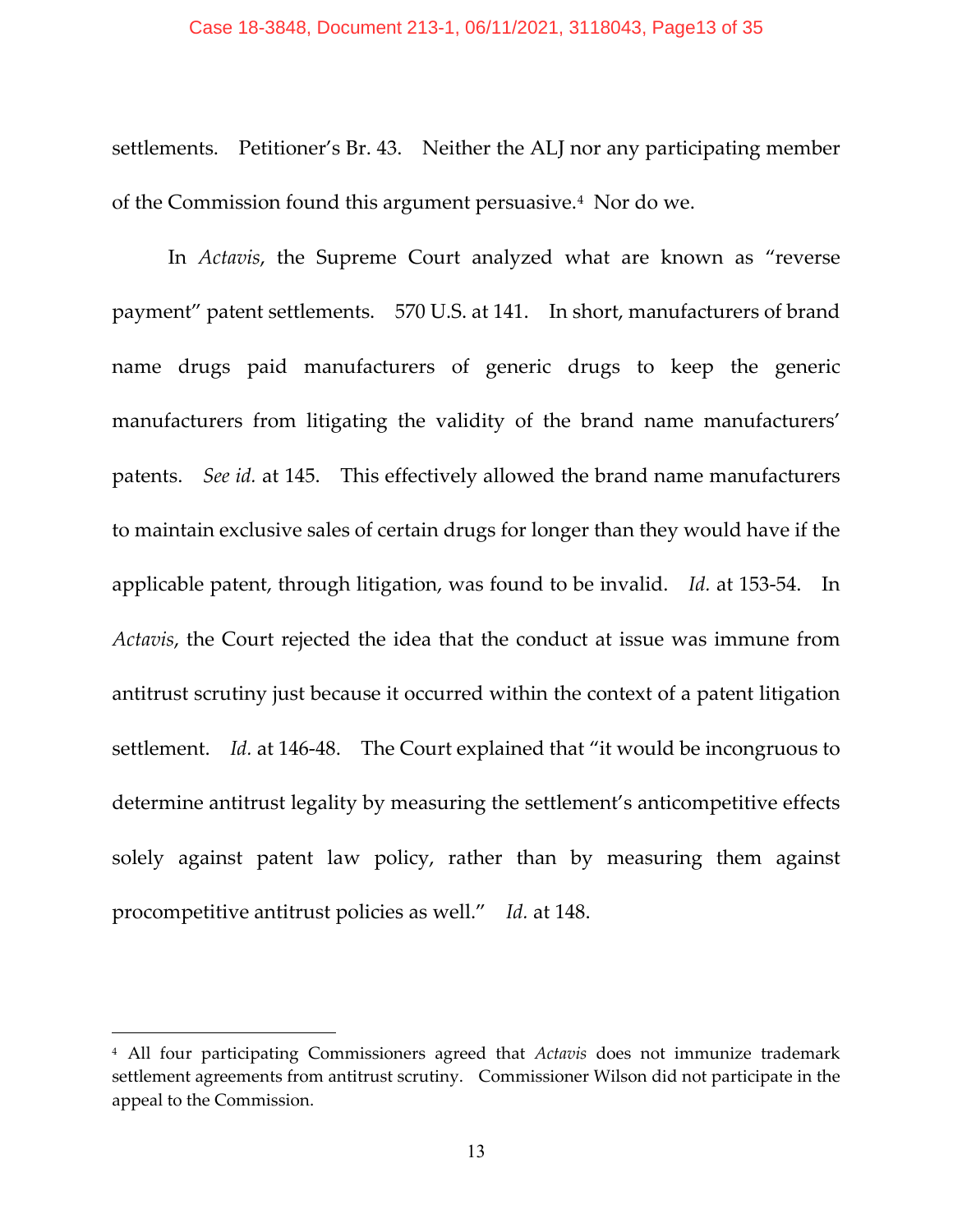Petitioner argues that *Actavis* represents an exception to the general rule against subjecting intellectual property (IP) settlement agreements to antitrust scrutiny because patents, unlike trademarks, for example, are inherently exclusionary and because the reverse payment scheme at issue in *Actavis* was "unusual." Petitioner's Br. 43 (citing *Actavis*, 570 U.S. at 147). To be sure, in *Actavis* the Court detailed how certain commonplace forms of settlement agreements did not, by the nature of their existence alone, create antitrust *liability*. 570 U.S. at 151-52. Contrary to Petitioner's claim, however, the Court went on to say that the possibility that agreements may not always bring about anticompetitive consequences "does not justify dismissing the FTC's complaint. An antitrust defendant may show in the antitrust proceeding that legitimate justifications are present[.]" *Actavis*, 570 U.S. at 156.

As in *Actavis*, Petitioner's trademark, "if valid and infringed, might have permitted it to" preclude competitors from bidding on its trademarked terms in search advertising auctions or running advertisements on those terms. *Id.* at 147. We "take this fact as evidence that the agreement's anticompetitive effects fall within the scope of" the trademark protections. *Id.* (internal quotation marks omitted). But the mere fact that an agreement implicates intellectual property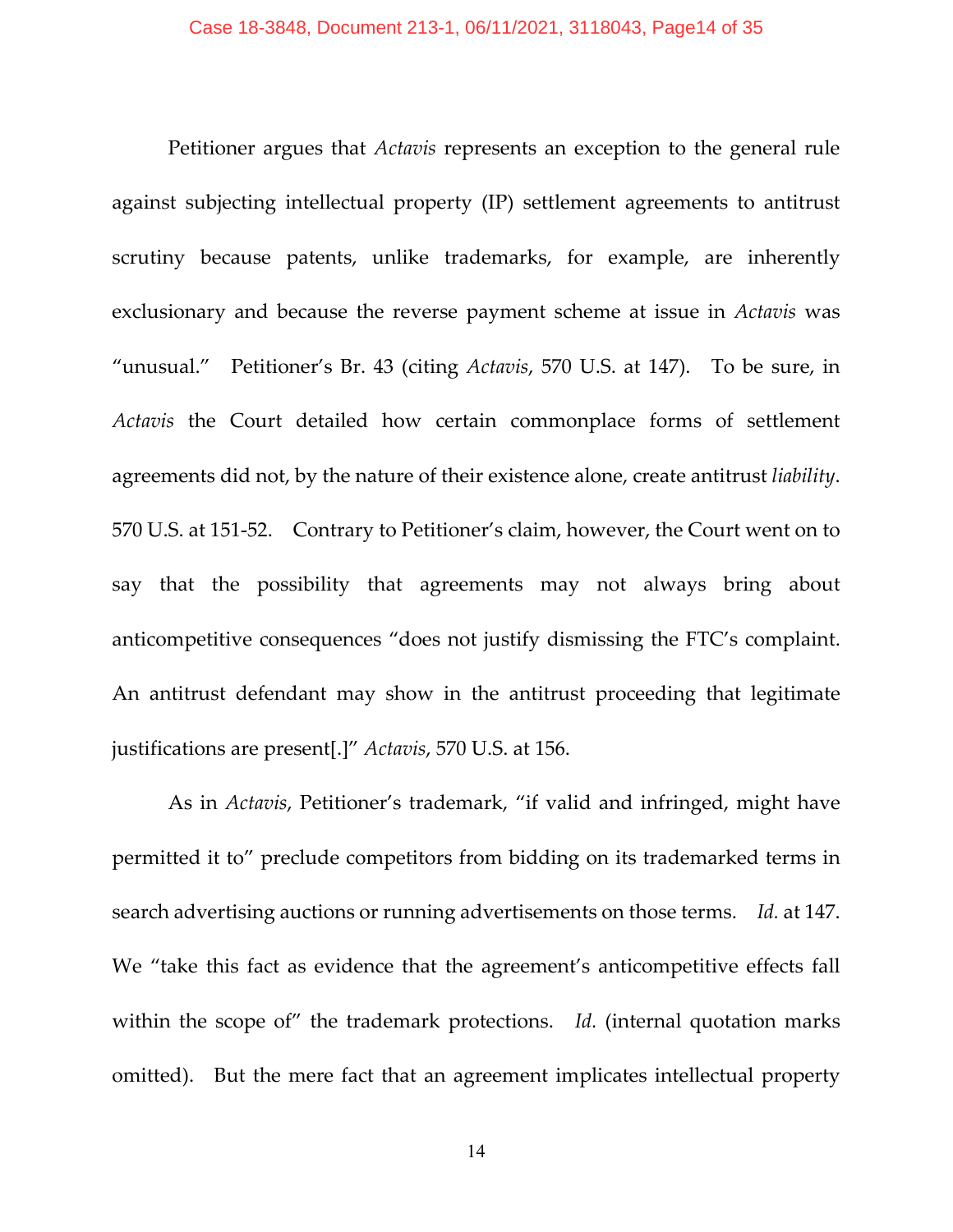rights does not "immunize [an] agreement from antitrust attack." *Id.*; s*ee also In re Indep. Serv. Orgs. Antitrust Litig.*, 203 F.3d 1322, 1325 (Fed. Cir. 2000) ("Intellectual property rights do not confer a privilege to violate the antitrust laws."); *United States v. Microsoft Corp.*, 253 F.3d 34, 63 (D.C. Cir. 2001) (same). We have not shied away from considering antitrust claims that implicate trademark rights in the past, *see, e.g.*, *Clorox Co. v. Sterling Winthrop, Inc.*, 117 F.3d 50, 55-56 (2d Cir. 1997), and we decline to do so now. As in any antitrust case, we must "determine whether the restraints in the agreement[s] are reasonable in light of their actual effects on the market and their pro-competitive justifications." *Id.* at 56.

# **II. Sherman Act Framework**

Because "[t]he FTC Act's prohibition of unfair competition and deceptive acts or practices . . . overlaps the scope of § 1 of the Sherman Act . . . aimed at prohibiting restraint of trade," *California Dental Ass'n v. FTC (Cal. Dental)*, 526 U.S. 756, 762 n. 3 (1999), it was appropriate that the ALJ and the Commission consulted Sherman Act jurisprudence to determine whether the Challenged Agreements violated Section 5 of the FTC Act. *See Realcomp II, Ltd. v. FTC*, 635 F.3d 815, 824 (6th Cir. 2011); *North Carolina Bd. of Dental Examiners v. FTC*, 717 F.3d 359, 370-71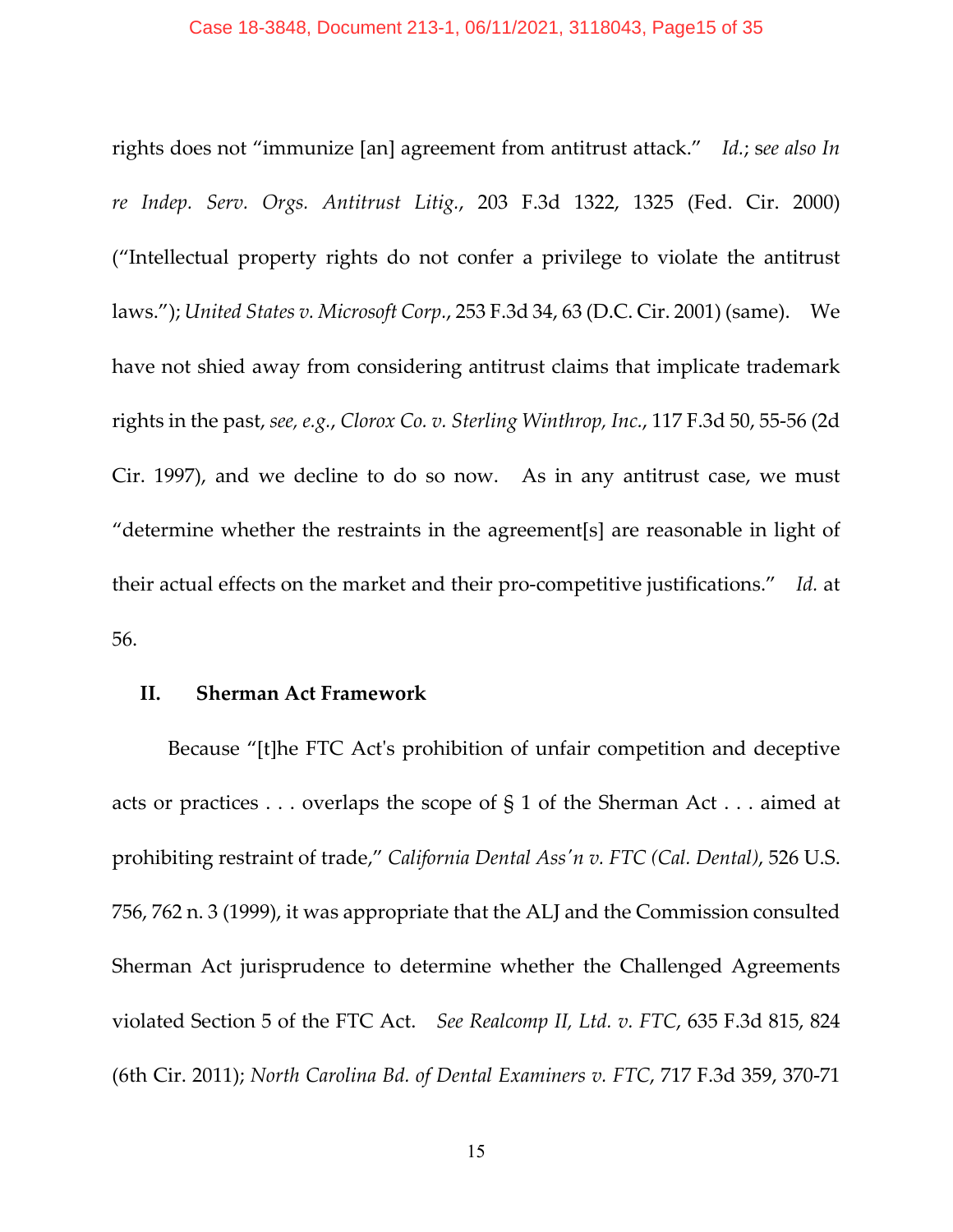#### Case 18-3848, Document 213-1, 06/11/2021, 3118043, Page16 of 35

(4th Cir. 2013) (recognizing a Section 1 violation as a "species" of unfair competition prohibited under the FTC Act).

To prove a Sherman Act violation – and by extension, a Section 5 violation – the FTC must establish (1) a contract, combination, or conspiracy exists that (2) unreasonably restrains trade. *See Major League Baseball Props., Inc. v. Salvino, Inc.* (*MLB*), 542 F.3d 290, 315-16 (2d Cir. 2008). In this case, the Challenged Agreements are undeniably contracts between Petitioner and its competitors. We "presumptively appl[y]" what is known as the "rule of reason" analysis to the Challenged Agreements to determine whether they restrain trade. *Texaco Inc. v. Dagher*, 547 U.S. 1, 5 (2006). Under that analysis an antitrust plaintiff "must demonstrate that a particular contract or combination is in fact unreasonable and anticompetitive before it will be found unlawful." *Id*. As Justice Brandeis famously articulated:

The true test of legality is whether the restraint imposed is such as merely regulates and perhaps thereby promotes competition or whether it is such as may suppress or even destroy competition. To determine that question the court must ordinarily consider the facts peculiar to the business to which the restraint is applied; its condition before and after the restraint was imposed; the nature of the restraint and its effect, actual or probable. The history of the restraint, the evil believed to exist, the reason for adopting the particular remedy, the purpose or end sought to be attained, are all relevant facts. This is not because a good intention will save an otherwise objectionable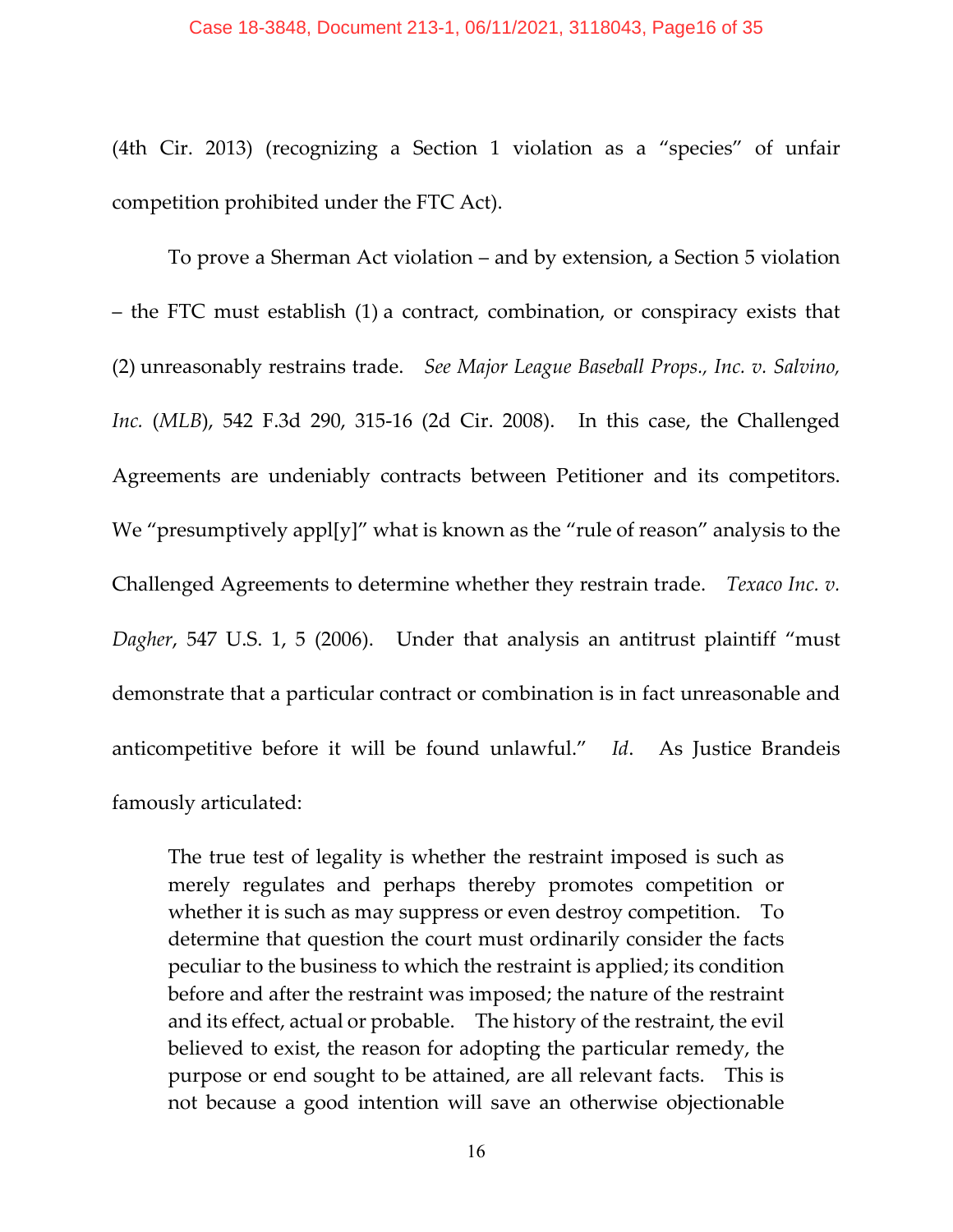regulation or the reverse; but because knowledge of intent may help the court to interpret facts and to predict consequences.

*Chicago Board of Trade v. United States*, 246 U.S. 231, 238 (1918). A plaintiff bears the initial burden of showing that the challenged action has had an actual adverse effect on competition as a whole in the relevant market. *North Am. Soccer League, LLC v. U.S. Soccer Fed'n, Inc.*, 883 F.3d 32, 42 (2d Cir. 2018). After a prima facie case of anticompetitive conduct has been established, the burden shifts to the defendant to proffer procompetitive justifications for the agreement. *Id.* "Assuming defendants can provide such proof, the burden shifts back to the plaintiffs to prove that any legitimate competitive benefits offered by defendants could have been achieved through less restrictive means." *Geneva Pharm. Tech. Corp. v. Barr Labs. Inc.*, 386 F.3d 485, 507 (2d Cir. 2004).

In some cases, however, "certain agreements or practices which because of their pernicious effect on competition and lack of any redeeming virtue are conclusively presumed to be unreasonable and therefore illegal without elaborate inquiry as to the precise harm they have caused or the business excuse for their use." *Northern Pacific Ry. Co. v. United States*, 356 U.S. 1, 5 (1958). Such agreements are deemed *per se* illegal. *See MLB*, 542 F.3d at 315. This designation is saved for certain types of restraints, e.g., geographic division of markets or horizontal price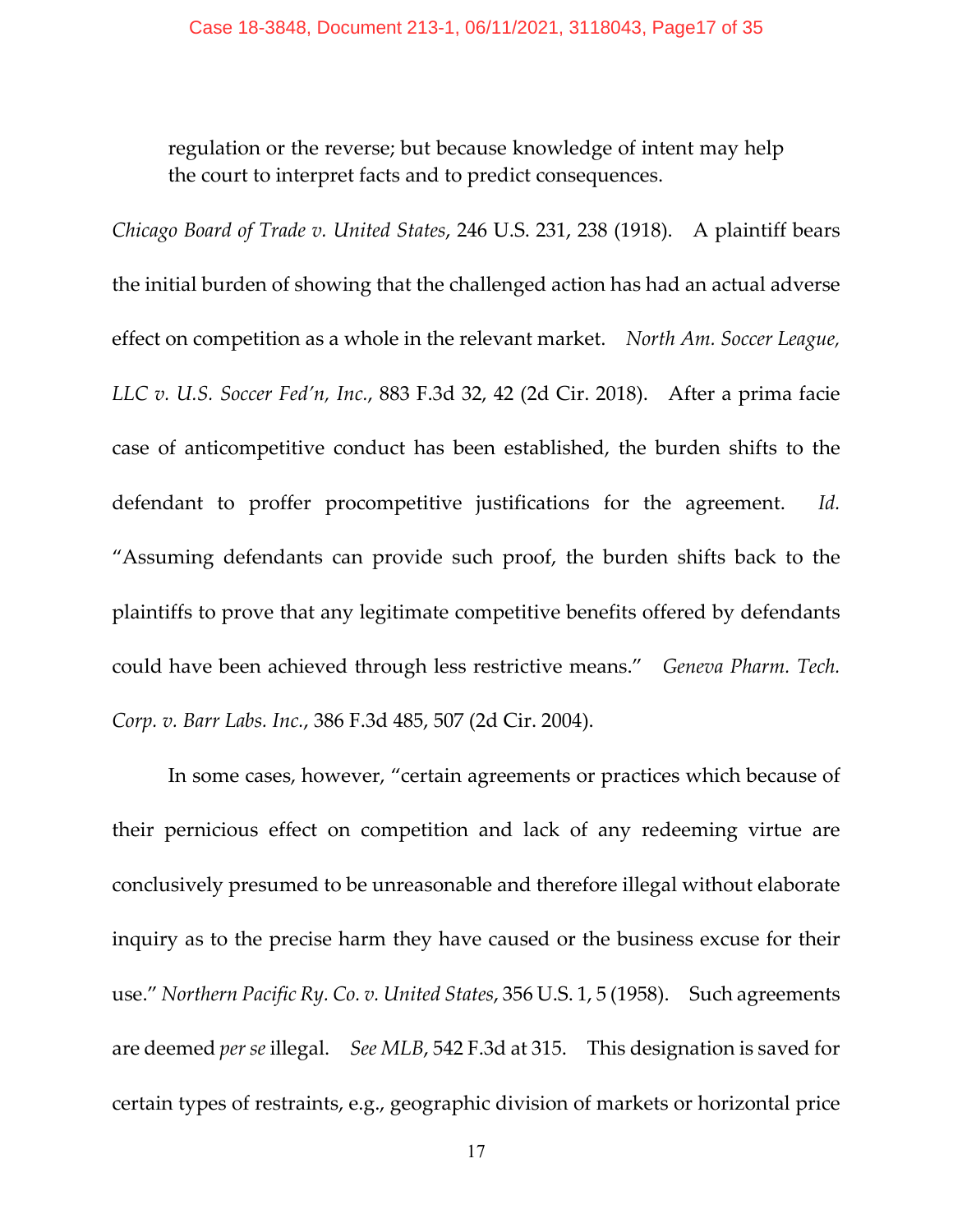#### Case 18-3848, Document 213-1, 06/11/2021, 3118043, Page18 of 35

fixing, that have been established over time to "lack . . . any redeeming virtue." *Id.*

The Supreme Court, however, has rejected fixed categories of analysis when considering the anticompetitive nature of a restraint. *See Cal. Dental*, 526 U.S. at 779. Some restraints, therefore, fall between the type of conduct typically labeled *per se* anticompetitive and that which is analyzed under a "full-blown" rule of reason analysis. *MLB*, 542 F.3d at 317. When "the great likelihood of anticompetitive effects can easily be ascertained[,]" courts apply an abbreviated rule of reason analysis sometimes known as the "quick-look" approach. *Cal. Dental*, 526 U.S. at 770. The Commission calls the standard it applies in these situations the "inherently suspect" framework**.[5](#page-17-0)** JA 291.

Under the Commission's "inherently suspect" framework, neither direct evidence of harm nor proof of market power is needed to show the anticompetitive effect of the restraint because the "likely tendency to suppress competition" posed by the challenged conduct makes it "inherently suspect." *Polygram Holding, Inc.*, 136 F.T.C. 310, 344-45 (2003), *aff'd*, 416 F.3d 29 (D.C. Cir. 2005). An "elaborate

<span id="page-17-0"></span><sup>5</sup> The "quick-look" and "inherently suspect" approaches are similar, and Petitioner does not take issue with the interchangeability of the two formulations of this abbreviated analysis.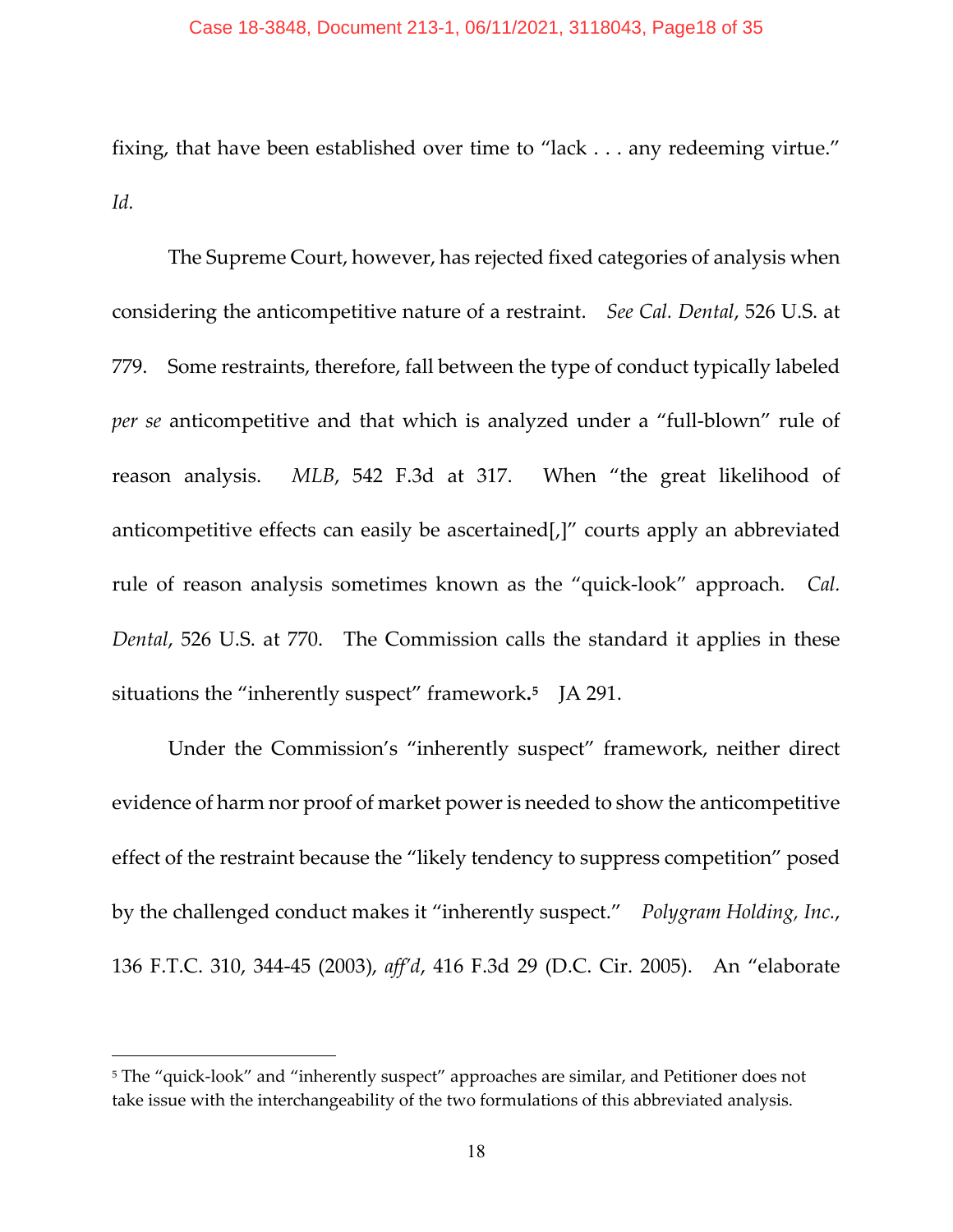#### Case 18-3848, Document 213-1, 06/11/2021, 3118043, Page19 of 35

market analysis" is unnecessary, *Polygram*, 416 F.3d at 35, and once the government has identified a "suspect" agreement, the burden shifts directly to the defendant to show any procompetitive justifications it might have for the restraint. *See United States v. Apple*, 791 F.3d 290, 330 (2d Cir. 2015).

This approach is only permissible when "an observer with even a rudimentary understanding of economics could conclude that the arrangements in question would have an anticompetitive effect on customers and markets." *Cal. Dental*, 526 U.S. at 770; *see also Dagher*, 547 U.S. at 7 n.3 (rejecting a quick-look analysis because it applies only "to business activities that are so plainly anticompetitive that courts need undertake only a cursory examination before imposing antitrust liability"); *Polygram*, 416 F.3d at 37 (explaining that the inherently suspect framework is only applicable when "close family resemblance [exists] between the suspect practice and another practice that already stands convicted in the court of consumer welfare").

Further, "[i]f an arrangement 'might plausibly be thought to have a net procompetitive effect, or possibly no effect at all on competition,' more than a 'quick look' is required." *MLB*, 542 F.3d at 318 (quoting *Cal. Dental*, 526 U.S. at 771). In *California Dental*, the Supreme Court considered the California Dental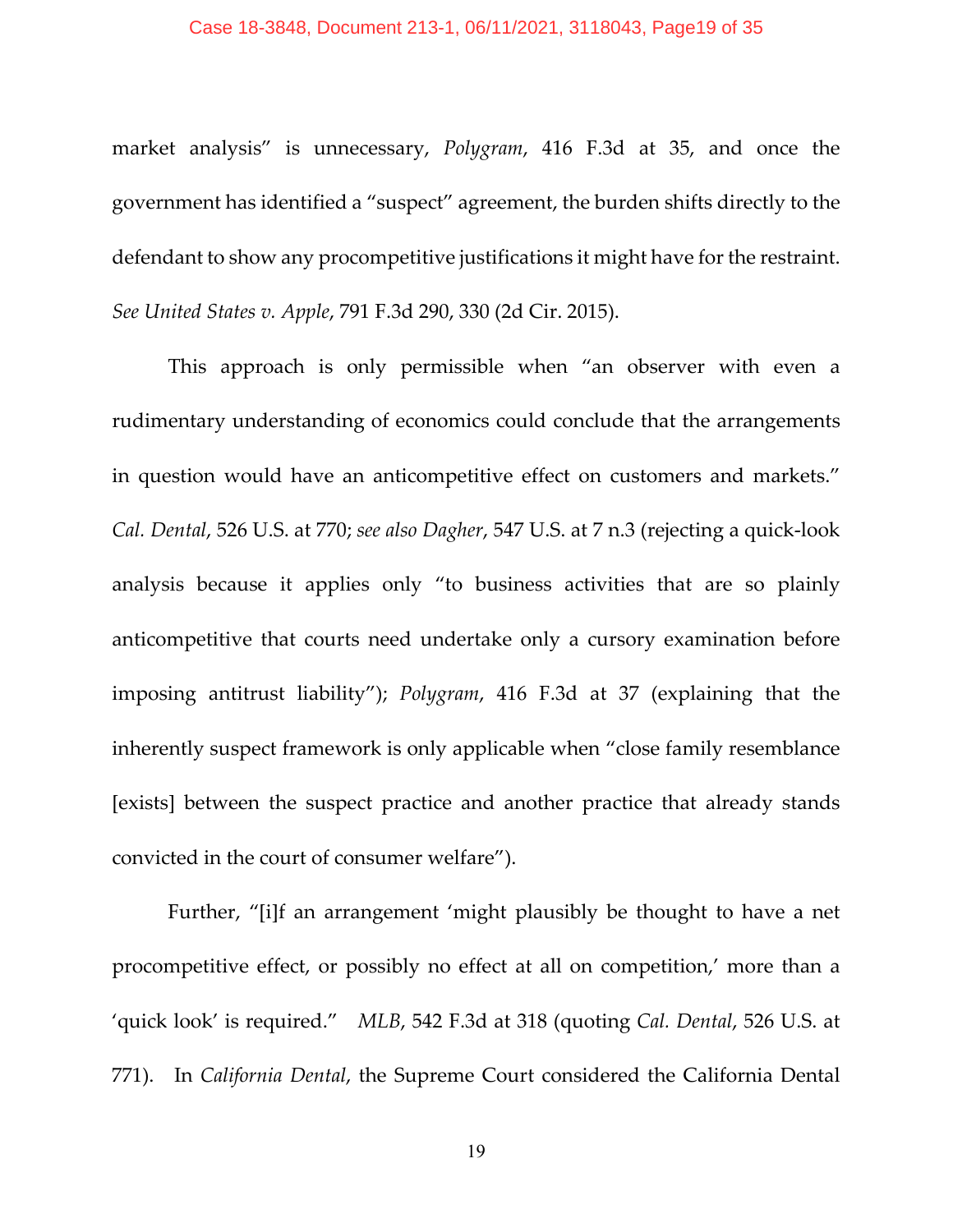#### Case 18-3848, Document 213-1, 06/11/2021, 3118043, Page20 of 35

Association's rule prohibiting price advertising, specifically discounted fees, and advertising relating to the quality of dental services. 526 U.S. at 761. There, the Court rejected the use of an abbreviated rule of reason analysis, holding that the existence of a plausible procompetitive justification – in that case, the prohibition of deceptive advertising in an asymmetrical information marketplace – effectively foreclosed the ability of courts to utilize the quick look approach. *See id.* at 771.

Here, the Commission viewed the advertising restrictions in the Challenged Agreements as inherently suspect; it also found that the agreements were a form of "bid rigging" that harmed search engines – i.e., an independent basis upon which it could apply the inherently suspect analytical framework. Petitioner and *amici* argue that the application of the inherently suspect framework was improper and that the Challenged Agreements should only be considered under a rule of reason analysis. We agree with Petitioner that the Challenged Agreements cannot be classified as inherently suspect.

Citing expert reports and economic theory, the government argues that the Commission was correct to employ the inherently suspect framework because restrictions on advertising are likely to cause consumers to pay more for contact lenses. But even if restraints on truthful advertising have a tendency to raise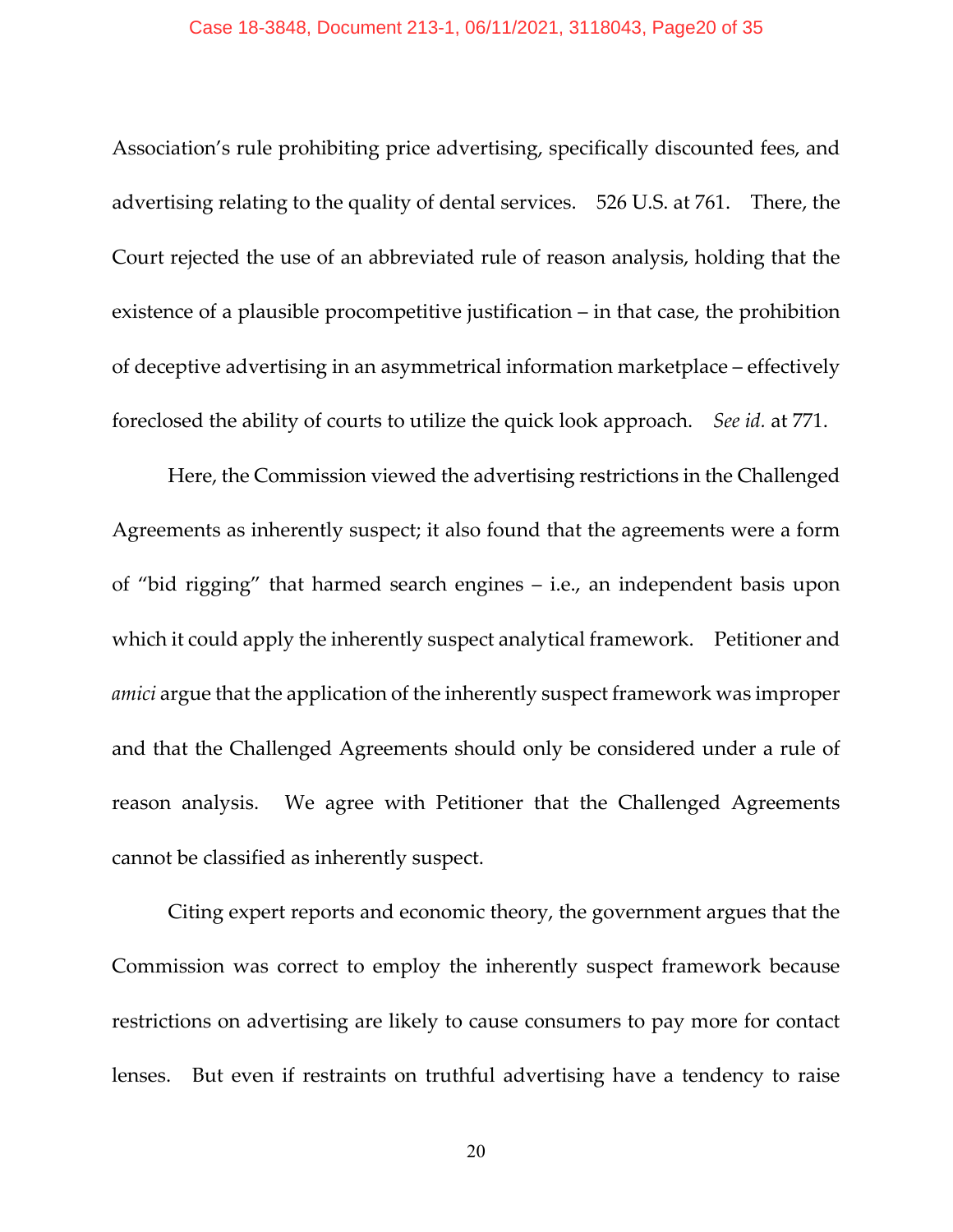#### Case 18-3848, Document 213-1, 06/11/2021, 3118043, Page21 of 35

prices, "[t]he fact that a practice may have a tangential relationship to the price of the commodity in question does not mean that a court should dispense with a full rule-of-reason analysis." *MLB*, 542 F.3d at 317.

Crucially, the restraints at issue here could plausibly be thought to have a net procompetitive effect because they are derived from trademark settlement agreements. In *Clorox*, applying the rule of reason, we considered whether a trademark settlement agreement illegally restrained trade under the Sherman Act and we explained that "[t]rademarks are by their nature non-exclusionary." 117 F.3d at 55-56. Agreements to protect trademarks, then, should not immediately be assumed to be anticompetitive – in fact, *Clorox* tells us instead to presume they are *procompetitive*. *Id.* at 60. As the Challenged Agreements restrict the parties from running advertisements on Petitioner's trademarked terms, they directly implicate trademark policy.

The Commission acknowledged as much, finding Petitioner's proffered procompetitive justifications to be "cognizable and, at least, facially plausible[.]" JA 296. Rather than take that fact as an indication that it should not apply an abbreviated rule of reason analysis, as the Supreme Court instructed in *California Dental*, the Commission instead set out to show (i) that there was a theoretical basis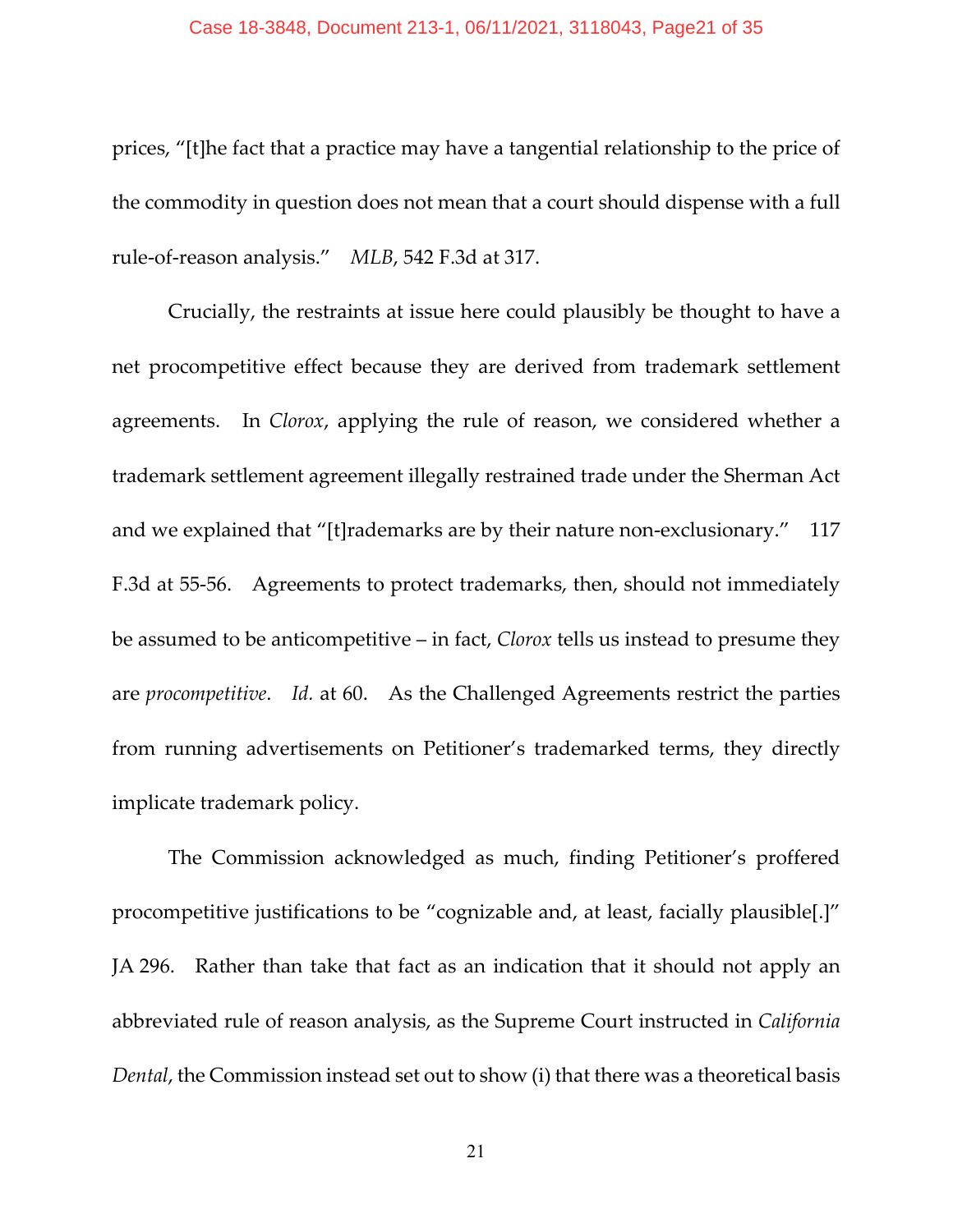for the alleged anticompetitive effect and that the restraints were likely, in this particular context, to harm competition and (ii) that Petitioner could have minimized the anticompetitive effects and accomplished its procompetitive justifications through less restrictive means. While this may be analytically acceptable in some situations, *see Cal. Dental*, 526 U.S. at 779 (noting to require a "more extended examination" does not always translate to a call for "plenary market examination"), it was not appropriate here.

Courts do not have sufficient experience with this type of conduct to permit the abbreviated analysis of the Challenged Agreements undertaken by the Commission. *See Cal. Dental*, 526 U.S. at 781 (explaining that the quick-look approach may be applicable if rule-of-reason analyses in case after case reach identical conclusions); *Polygram*, 416 F.3d at 36-37 (accepting the Commission's definition of "inherently suspect" as describing restraints previously condemned by both "judicial experience and economic learning"). While both *California Dental* and *Polygram* consider advertising restraints, there are key differences between the restraints in those cases and the restraints here,<sup>[6](#page-21-0)</sup> and our own

<span id="page-21-0"></span><sup>6</sup> In *California Dental*, as an initial matter, the court rejected the use of an abbreviated rule of reason analysis for restraints on price and quality advertising. 526 U.S. at 781. And in *Polygram*, the fact that the challenged conduct also restricted the parties from offering discounts on concert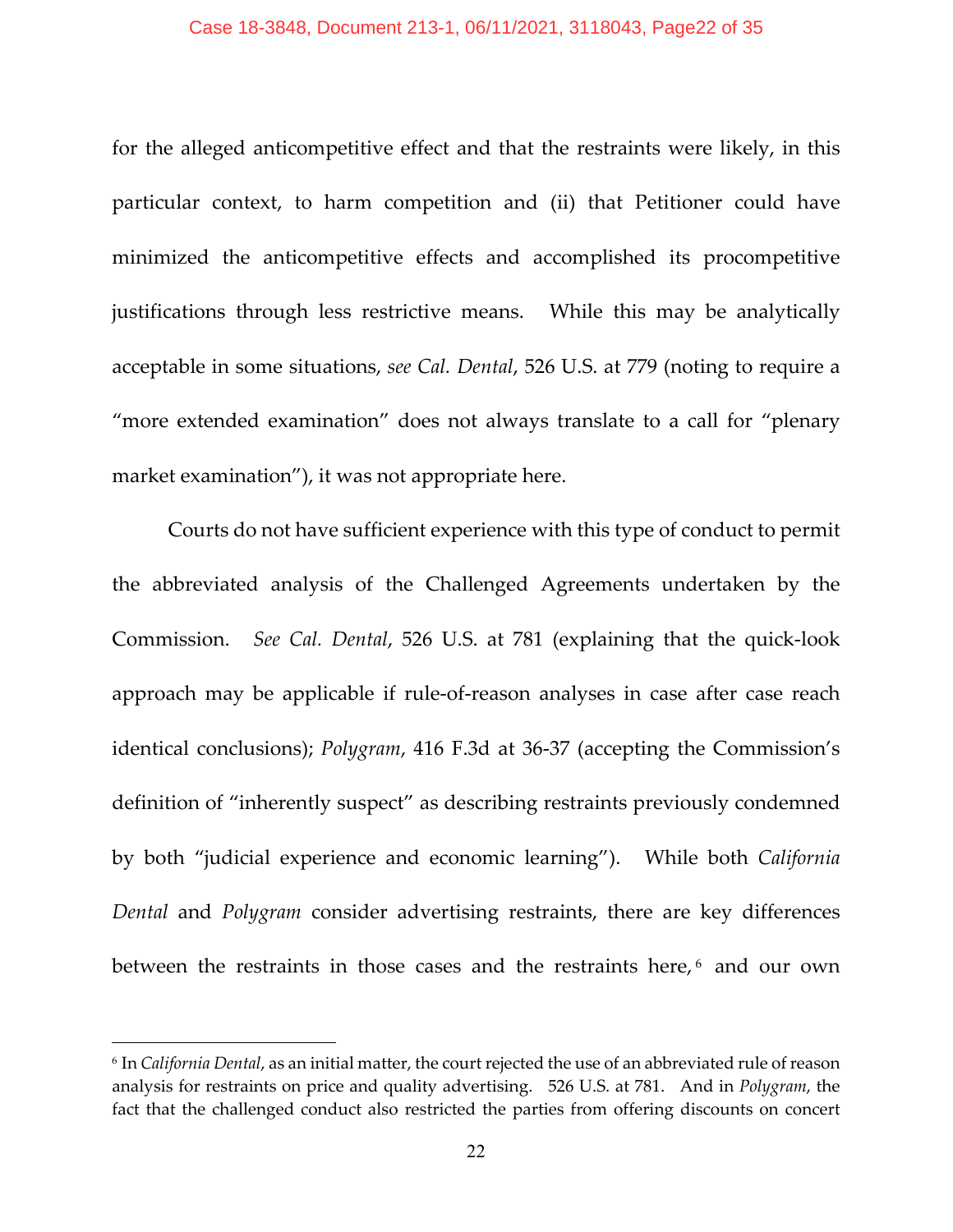precedent suggests that trademark agreements like those at issue here need to be examined using a fuller analysis. *See Clorox*, 117 F.3d at 55-56, 59 (applying a rule of reason analysis and rejecting the alleged anticompetitive harm of a trademark agreement); *see also Actavis*, 570 U.S. at 158-59 (rejecting the application of a quicklook analysis for intellectual property agreements). When, as here, not only are there cognizable procompetitive justifications but also the type of restraint has not been widely condemned in our "judicial experience," *see Polygram*, 416 F.3d at 37, more is required. *Cf. Bogan v. Hodgkins*, 166 F.3d 509, 514 n.6 (2d Cir. 1999) (noting pre-*California Dental* that "[u]nder quick look, once the defendant has shown a procompetitive justification for the conduct, the court must proceed to weigh the overall reasonableness of the restraint using a full-scale rule of reason analysis" (internal quotation marks and citation omitted)). The Challenged Agreements, therefore, are not so obviously anticompetitive to consumers that someone with only a basic understanding of economics would immediately recognize them to be

albums was key to the D.C. Circuit's affirmation of the inherently suspect analysis; the court thought that the agreement looked "suspiciously like a naked price fixing agreement between competitors[.]" *See Polygram*, 416 F.3d at 37.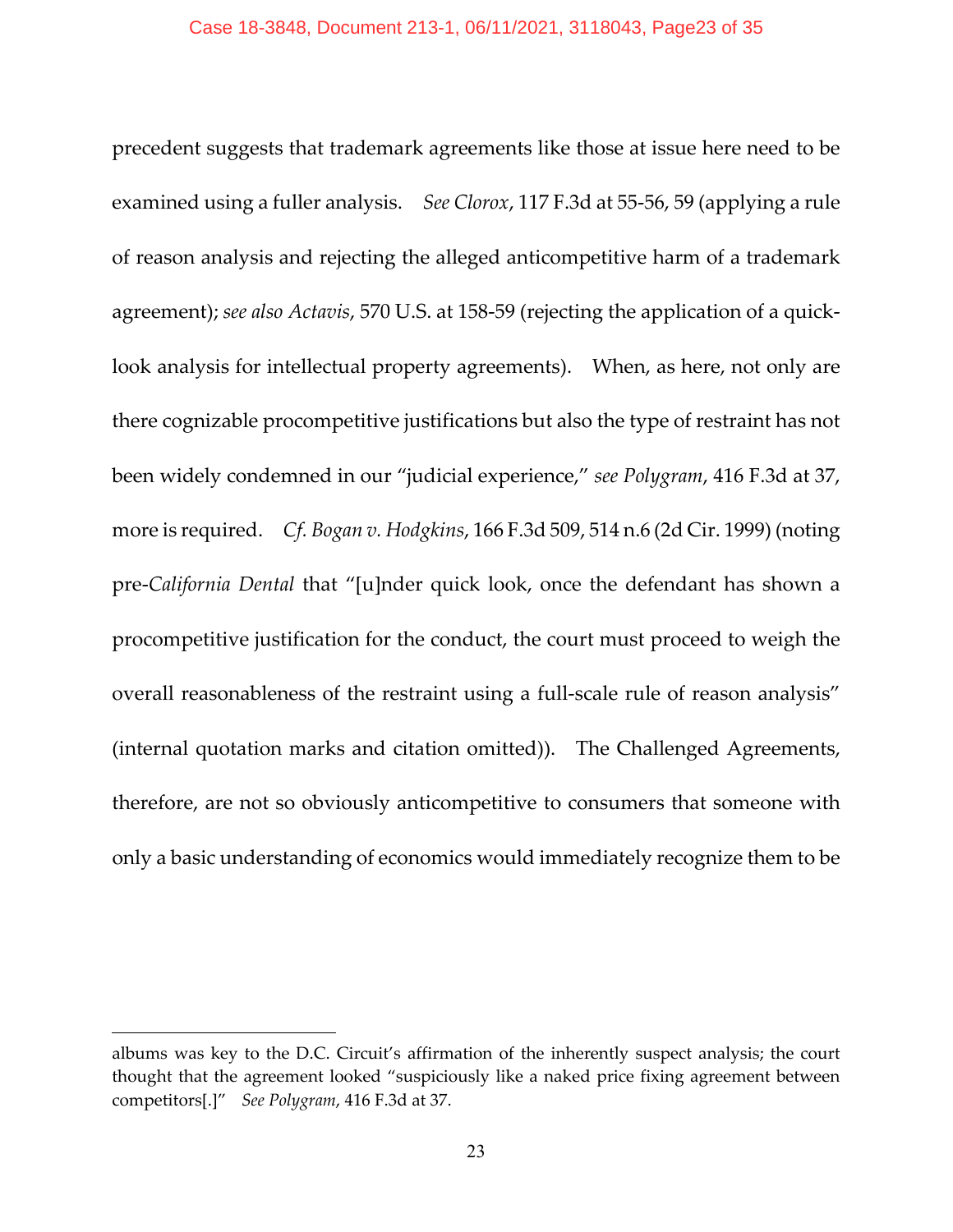so.[7](#page-23-0) *See Cal. Dental*, 526 U.S. at 770. We are bound, then, to apply the rule of reason.[8](#page-23-1)

# **III. Application of the Rule of Reason**

Under the rule of reason, the Commission bears the burden of establishing a prima facie case of anticompetitive effect. Direct evidence of anticompetitive effects establishes a prima facie case of a Sherman Act Section 1 violation and obviates the need for a detailed market analysis or showing of market power.[9](#page-23-2)

<span id="page-23-0"></span><sup>7</sup> We do not discount the economic evidence cited by the Commission in coming to its conclusion, but the fact that it required the testimony of expert witnesses who provided empirical analyses in order to determine the net competitive effect of the Challenged Agreements underscores the point: these restraints are not obviously anticompetitive to someone with only a rudimentary understanding of economics. *See MLB*, 542 F.3d at 340, n.10 (Sotomayor, *J*., concurring).

<span id="page-23-1"></span><sup>8</sup> We also reject the Commission and *amici*'s arguments that the restrictions constitute illegal bid rigging as support for their use of the inherently suspect framework. An absolute ban on competitive bidding, or bid rigging, would be anticompetitive on its face and may justify an abbreviated rule of reason analysis. *Cal. Dental*, 570 U.S. at 770 (citing *Nat'l Soc'y of Prof'l Eng'rs v. FTC*, 435 U.S. 679, 692-93 (1978)); *see also United States v. Joyce*, 895 F.3d 673, 679 (9th Cir. 2018) (finding bid rigging to be *per se* illegal). It is not clear to us, however, that the restrictions constitute such a ban. The Challenged Agreements do not prevent the parties from participating in keyword auctions, only from bidding on trademarked terms. Whether restrictions on advertisers' use of particular terms leads to overall harm to the search engines is not obvious and therefore does not justify analyzing the agreements under the inherently suspect framework. Nor, as *amici* in support of the government argue, is it obvious that the restrictions constitute market division, another type of restraint that would justify an abbreviated analysis. *See Palmer v. BRG of Georgia*, *Inc.*, 498 U.S. 46 (1990) (per curiam).

<span id="page-23-2"></span><sup>&</sup>lt;sup>9</sup> Though the government argued to the ALJ that the parties to the Challenged Agreements collectively have market power in the relevant market and that the nature of the restraints makes it likely that the Challenged Agreements will have an anticompetitive effect, the ALJ chose not to determine the prima facie case under that theory, nor did the Commission on appeal.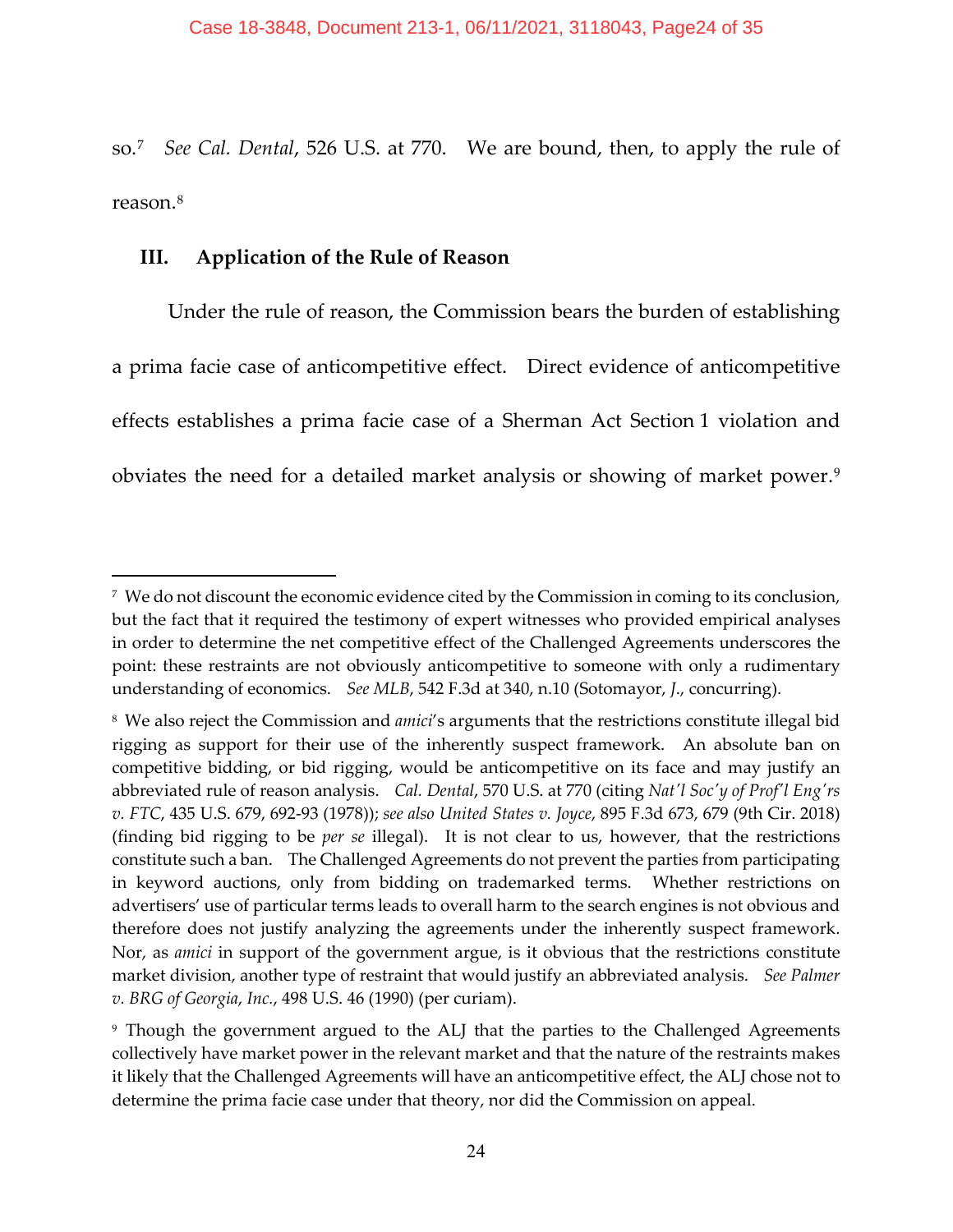S*ee IFD*, 476 U.S. at 460. The Commission contends that it satisfied its burden by adducing evidence of increased contact lens prices and a reduction in the quantity of advertisements.

### **A. Anticompetitive Effects**

Anticompetitive effects in a relevant market may be shown through direct evidence of output reductions, increased prices, or reduced quality in the relevant market. *Ohio v. Am Express Co. (Am. Express)*, 138 S. Ct. 2274, 2284 (2018); *see also North Am. Soccer League*, 883 F.3d at 42. The Commission has also defined sufficient evidence of anticompetitive harm to include evidence of "retarded innovation, or other manifestations of harm to consumer welfare." *In re Realcomp II Ltd.*, No. 9320, 2007 WL 6936319 (F.T.C. Oct. 30, 2009), *aff'd* 635 F.3d 815. We reject the Commission's argument that it has established direct evidence of anticompetitive effect in the form of increased prices. When an antitrust plaintiff advances an antitrust claim based on direct evidence in the form of increased prices, the question is whether it can show an actual anticompetitive change in prices after the restraint was implemented. *See Brooke Grp. Ltd. v. Brown & Williamson Tobacco Corp.*, 509 U.S. 209, 236-37 (1993); *MacDermid*, 833 F.3d at 184. The government could not make that showing because it did not conduct an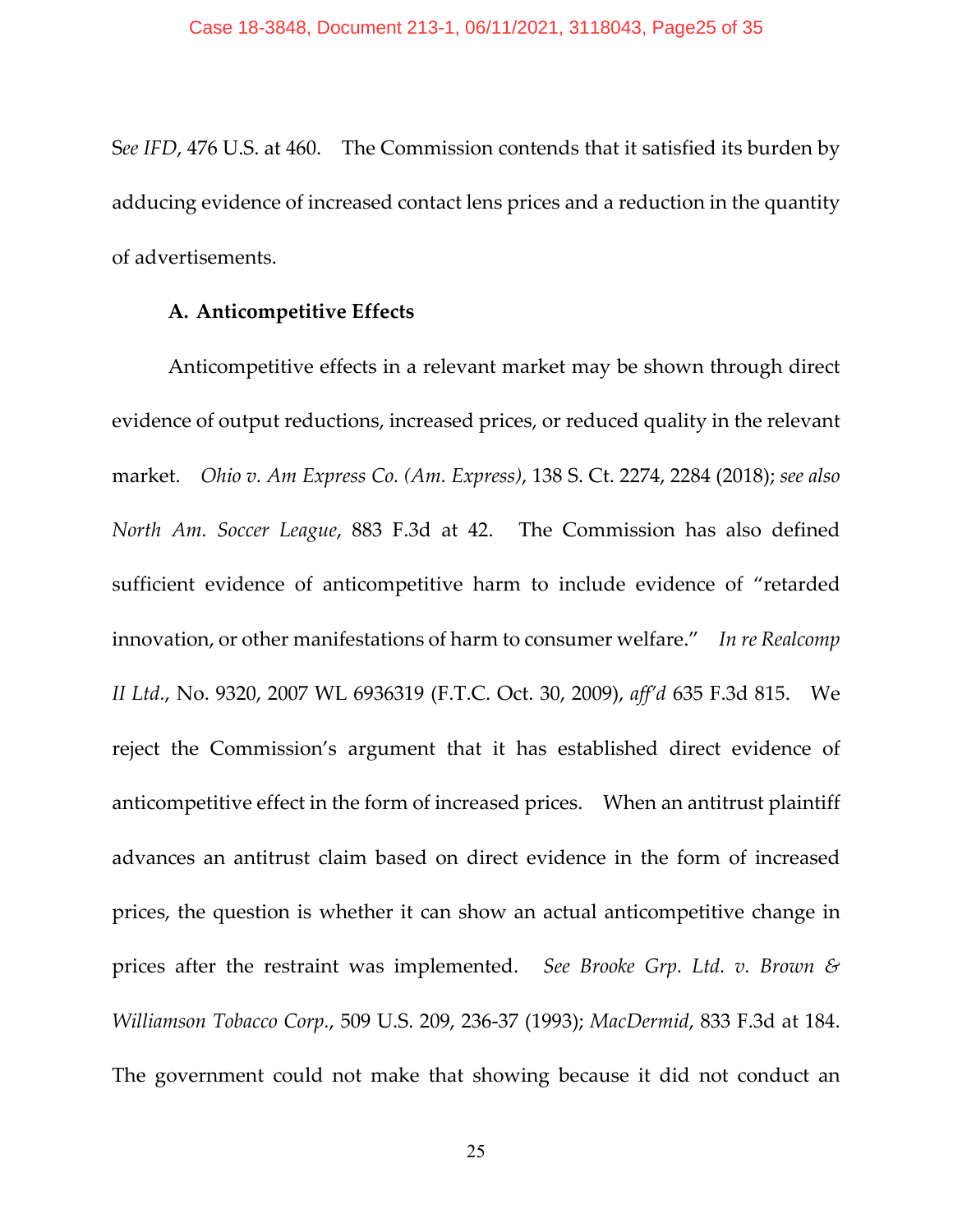empirical analysis of the Challenged Agreements' effect on the price of contact lenses in the online market for contacts. The evidence offered by the government is theoretical and anecdotal;<sup>[10](#page-25-0)</sup> it is not "direct." Consequently, the Commission's conclusion that differences between 1-800 Contacts' prices and those of its competitors constitute direct evidence of the Challenged Agreements' anticompetitive effects is not supported by substantial evidence.[11](#page-25-1)

<span id="page-25-0"></span> $10$  The government argues, inter alia, that (a) Petitioner admits that it charges more than their competitors in the relevant market; (b) economic theory strongly suggests that advertising restrictions tend to increase prices of any given product; and (c) Petitioner offered to meet or beat any price offered by other online retailers. Even accepting all this as true, it is not *direct* evidence that the Challenged Agreements caused the price of contact lenses in the relevant market to rise, as our precedent requires. *MacDermid*, 833 F.3d at 184.

<span id="page-25-1"></span><sup>&</sup>lt;sup>11</sup> A slightly different issue plagues the government's argument that there is direct evidence of reduced revenues for search engines. To show this, the government did not show that Google or Microsoft, the companies who control the two most popular search engines, had lower revenues after the Challenged Agreements were put into place. Nor did the government introduce evidence that Petitioner spent less money on search advertising than it did before the Challenged Agreements came into effect. Instead, the government offered empirical evidence that the Challenged Agreements reduced the price paid by Petitioner for each click on one of its keywords. JA 1096-99. Empirical evidence is, as noted, required under our caselaw to find direct evidence of an anticompetitive effect. *K.M.B.*, 61 F.3d at 127. But showing that a price for certain keywords dropped is not direct evidence of the effect on the *market as a whole*. *See Clorox*, 117 F.3d at 56 (quoting *K.M.B.*, 61 F.3d at 127). This snapshot shows only that Petitioner paid less for certain keyword advertisements, no more and no less.

While it is true that, when evaluating "whether horizontal restraints had an adverse effect on competition," we do not always "need to precisely define the relevant market to conclude that these agreements were anticompetitive," *Am. Express*, 138 S.Ct. at 2285 n.7, more was needed under our precedent if the Commission wished to show "direct" evidence in the market as a whole. *See Clorox*, 117 F.3d at 56. The "product" offered by search engines of which the Challenged Agreements allegedly restrain trade is, presumably, advertisers' use of keywords, but that is not clear from the record. For the same reason, we also cannot say that the Commission's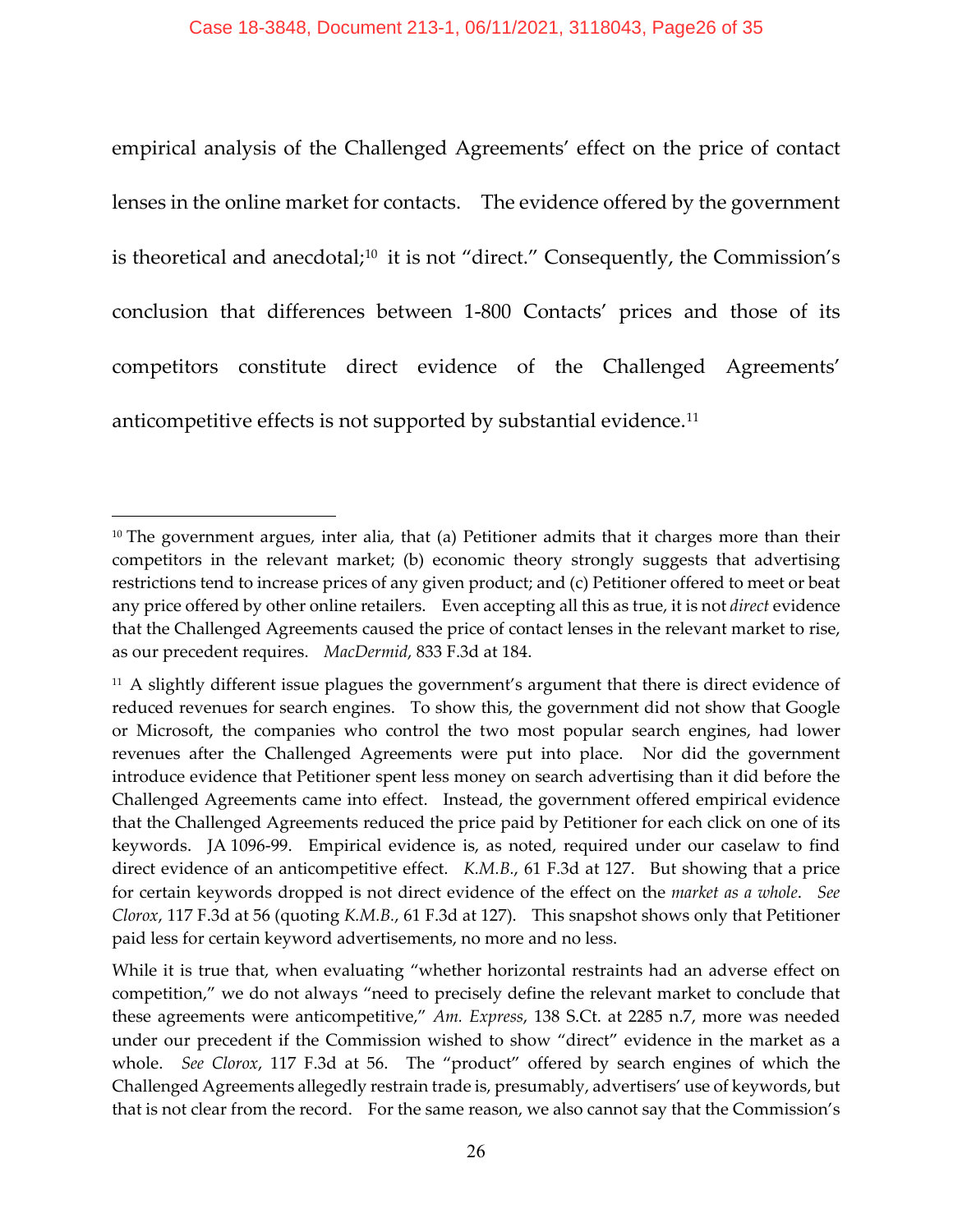The government also argues that "disrupted information flow" is an anticompetitive effect and that a reduction in the quantity of advertisements is direct evidence of that effect. Respondent's Br. 63. While, to our knowledge, no Court of Appeals has held that a reduction of truthful information is necessarily a manifestation of anticompetitive harm, our sister circuits have occasionally considered advertising restraints in different contexts and have found the conduct in question to have anticompetitive effects. *See, e.g.*, *California Dental Ass'n v. FTC (Cal. Dental II)*, 224 F.3d 942, 949 (9th Cir. 2000) (considering professional advertising restraints in an asymmetrical information marketplace); *Polygram*, 416 F.3d at 37 (holding that the FTC appropriately concluded an agreement to restrain price cutting and advertising violated the FTC Act); *Realcomp II*, 635 F.3d at 831- 32, 832 n.9 (denying petition for review when petitioner's policy limited access to internet marketing); *Blackburn v. Sweeney*, 53 F.3d 825, 827-29 (7th Cir. 1995) (identifying an agreement not to advertise in certain geographic areas as a *per se* illegal attempt to allocate markets). We need not decide whether the Commission's theory of harm is viable, however, because we conclude that

conclusion that the Challenged Agreements harmed search engines by reducing quality in the market was supported by substantial evidence.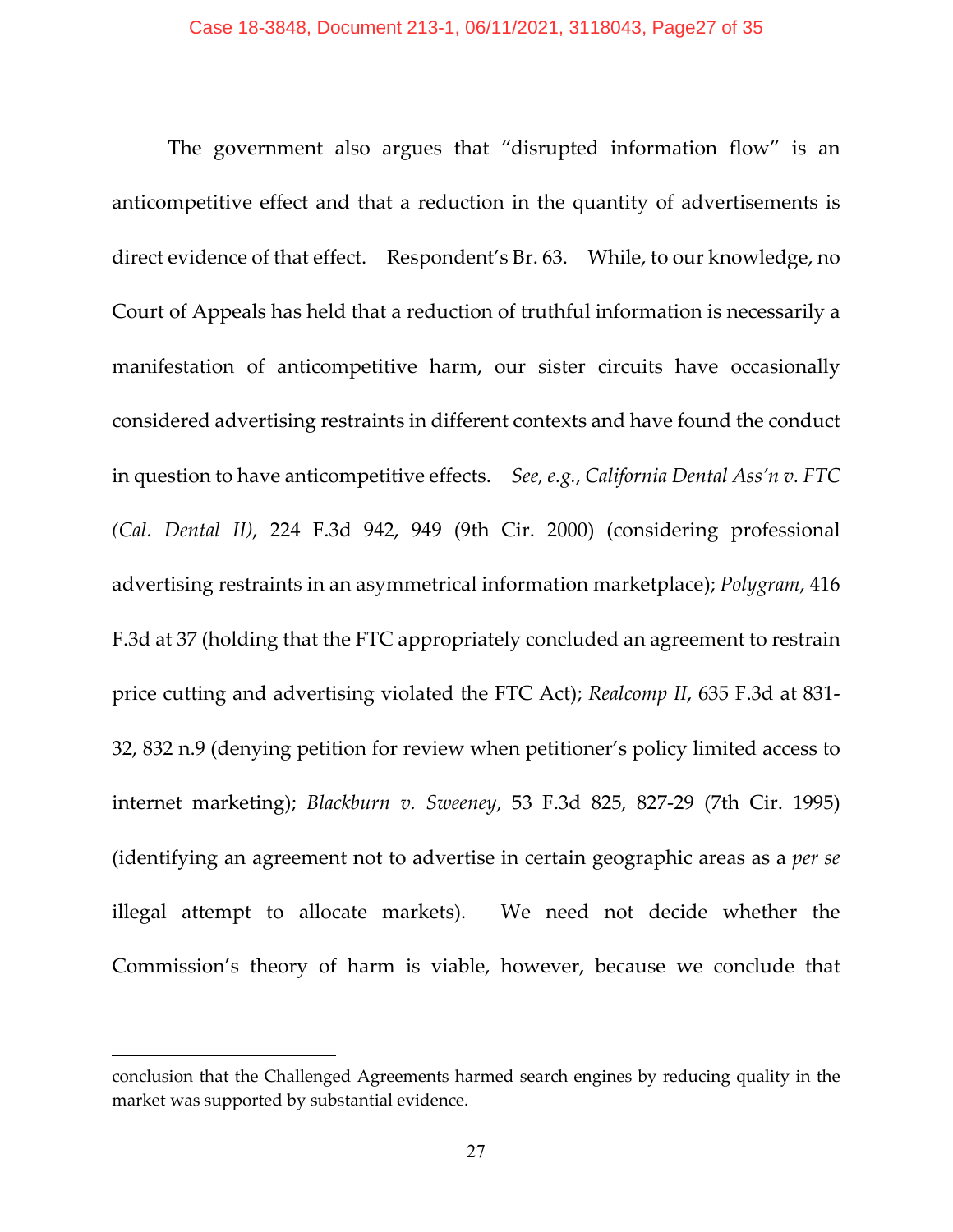Petitioner has shown a procompetitive justification and the Commission fails to carry its burden at the third step.

## **B. Procompetitive Justifications**

Petitioner asserts that the Challenged Agreements are justified by two procompetitive effects: reduced litigation costs and protecting Petitioner's trademark rights. The Commission found that, while both of these justifications were "cognizable and facially plausible," Petitioner did not show that they "have a basis in fact," and therefore they were not "valid." JA 309. We disagree. The protection of Petitioner's trademark interests constitutes a valid procompetitive justification for the Challenged Agreements.

The Commission determined that, since "the [Challenged Agreements] restrict a type of competitive advertising that has never been found to violate the trademark laws, and the weight of authority overwhelmingly points to noninfringement[,]" trademark protection was not a valid procompetitive benefit that justified the Challenged Agreements. JA 313. This was incorrect. Trademarks are by their nature non-exclusionary, and agreements to protect trademark interests are "common, and favored, under the law." *Clorox*, 117 F.3d at 55. As a result, "it is difficult to show that an unfavorable trademark agreement creates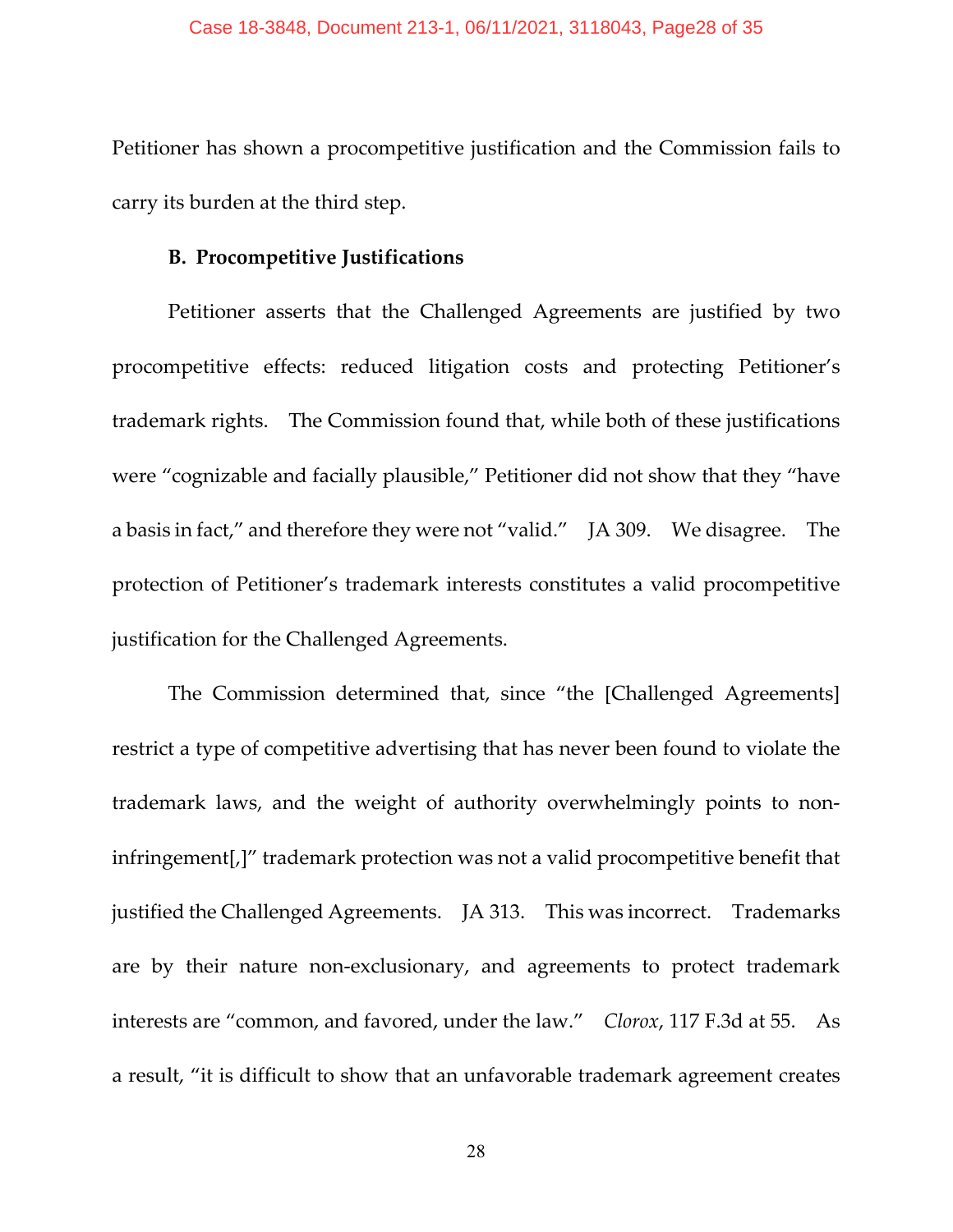#### Case 18-3848, Document 213-1, 06/11/2021, 3118043, Page29 of 35

antitrust concerns." *Id.* at 57. This is true even though trademark agreements inherently prevent competitors "from competing as effectively as [they] otherwise might[.]" *Id.* at 59.

In *Clorox*, we found that the plaintiff had failed to show adverse effects on the market as a whole because the restrictions at issue did not restrict competitors' ability to enter into the relevant market. *Id.* at 59. Although we held that the plaintiff in that case failed to present a prima facie case of anticompetitive harm, we also went on to detail how the procompetitive justifications of the agreement weighed against finding an antitrust violation. *Id.* at 60. We stated that "trademark agreements are favored in the law as a means by which parties agree to market products in a way that reduces the likelihood of consumer confusion and avoids time-consuming litigation." *Id.* And again, *Clorox* counsels that we should "presume" that trademark settlement agreements are procompetitive. *Id.*

The Commission, however, decided that the trademark claims that led to the Challenged Agreements were likely meritless. While it claimed not to be determining the validity of Petitioner's trademark claims, it did just that by weighing the potential validity of the trademark claims in order to show that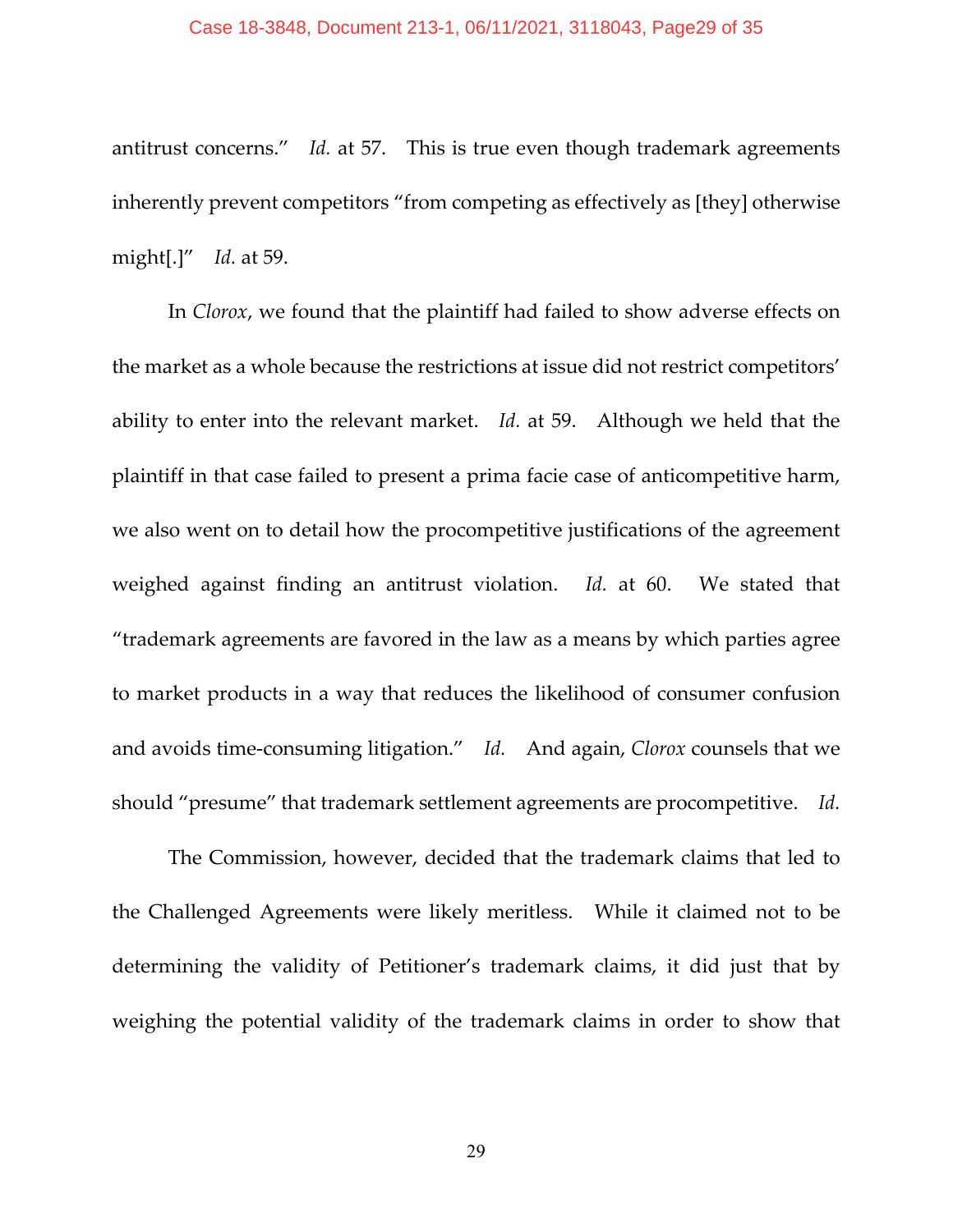Petitioner's procompetitive justification was invalid.<sup>12</sup> Even if the Commission's analysis of the underlying trademark claims were correct, trademark agreements that "only marginally advance[] trademark policies" can be procompetitive.[13](#page-29-1) *See id.* at 57. Under *Clorox*, "[e]fforts to protect trademarks, even aggressive ones, serve the competitive purpose of furthering trademark policies." *Id.* at 61.

That does not mean that every trademark agreement has a legitimate procompetitive justification. If the "provisions relating to trademark protection are auxiliary to an underlying illegal agreement between competitors," or if there were other exceptional circumstances,<sup>[14](#page-29-2)</sup> we would think twice before concluding the challenged conduct has a procompetitive justification. *See id*. at 60. As in

<span id="page-29-0"></span> $12$  Though the Luxottica agreement was not the result of a trademark dispute, the agreement contains trademark protections similar to those in the other Challenged Agreements. And while the restrictions in the Luxottica Agreement may best be considered under the doctrine of ancillary restraints, *see MLB*, 542 F.3d at 334 (Sotomayor, *J*., concurring), the government does not attempt here to offer direct evidence differentiating the reductions in advertising stemming solely from that agreement. In any event, because we hold that protecting trademarks is a valid procompetitive justification for the restrictions, we see no further need to differentiate the Luxottica Agreement from the other agreements.

<span id="page-29-1"></span><sup>&</sup>lt;sup>13</sup> At the time the agreements were entered into, the law regarding the validity of Petitioner's trademark claims was unsettled, and it remains so in this Circuit. The fact that the law was unsettled at the time is one reason a party might enter into a settlement agreement.

<span id="page-29-2"></span><sup>&</sup>lt;sup>14</sup> It has not been argued that exceptional circumstances exist in this case. We, therefore, need not decide what circumstances might qualify as exceptional, *von Hofe v. United States*, 492 F.3d 175, 185 n.3 (2d Cir. 2007), such as, for example, agreements between parties with unequal bargaining power. *See Clorox*, 117 F.3d at 60 ("There is no evidence that [a party to the challenged agreement] entered the agreement under duress.").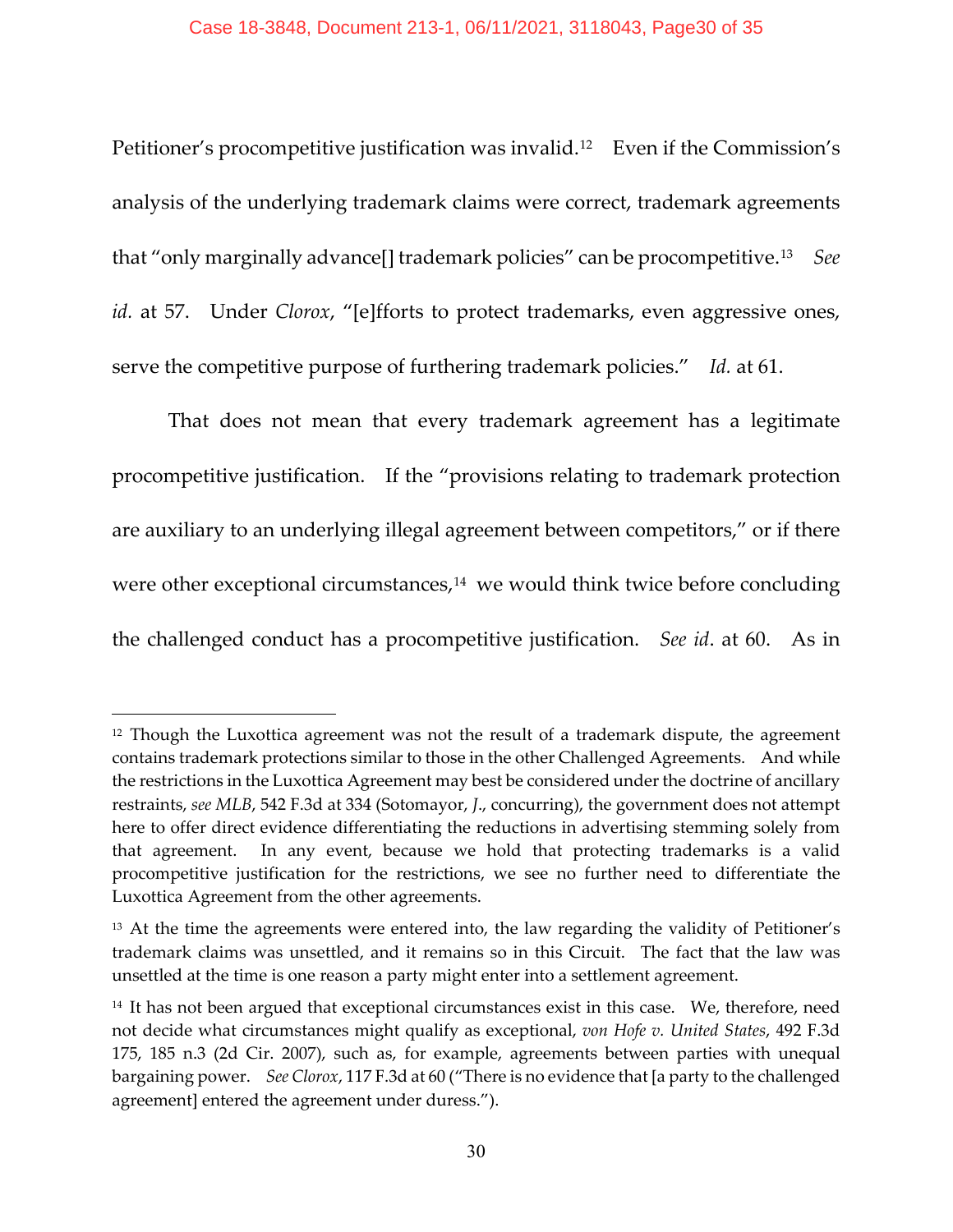*Clorox*, however, there is a lack of evidence here that the Challenged Agreements are the "product of anything other than hard-nosed trademark negotiations."[15](#page-30-0)

*Id.* Consequently, we find Petitioner met its burden at step two.

# **C. Less Restrictive Alternatives**

Because Petitioner has carried its burden of identifying a procompetitive justification, the government must show that a less restrictive alternative exists that achieves the same legitimate competitive benefits.[16](#page-30-1) *Am. Express*, 138 S. Ct. at 2284; *North Am. Soccer League*, 883 F.3d at 42. That is, the restraint "only survives a rule of reason analysis if it is reasonably necessary to achieve the legitimate objectives proffered by the defendant." *United States v. Brown Univ.*, 5 F.3d 658, 678-79 (3d Cir. 1993). "Less restrictive alternatives are those that would

<span id="page-30-0"></span><sup>15</sup> Intent plays a role in this conclusion. *See Clorox*, 117 F.3d at 60 (citing *Chicago Bd. of Trade*, 246 U.S. at 238). There is ample evidence that, if Petitioner's competitors had not been precluded by the Challenged Agreements from running ads on Petitioner's trademarks, they would have done so; the competitors' use of the terms is what spawned the agreements in the first place. This is unlike a typical market division case, where the two parties agree not to compete in the same geographic areas because it would benefit both of their bottom lines. *Cf. Palmer*, 498 U.S. at 49- 50 (holding an agreement between bar review course providers dividing market territories for the purpose of raising prices was *per se* illegal).

<span id="page-30-1"></span><sup>&</sup>lt;sup>16</sup> The government argues that if we find that the Commission improperly weighed the procompetitive justification of Petitioner's trademark protections, we should remand to allow the Commission to reconsider in the first instance. The Commission, however, already determined that, assuming the procompetitive justifications were legitimate, they were not reasonably necessary to achieve the proffered procompetitive benefits. We need not remand to allow them to rearticulate the same point.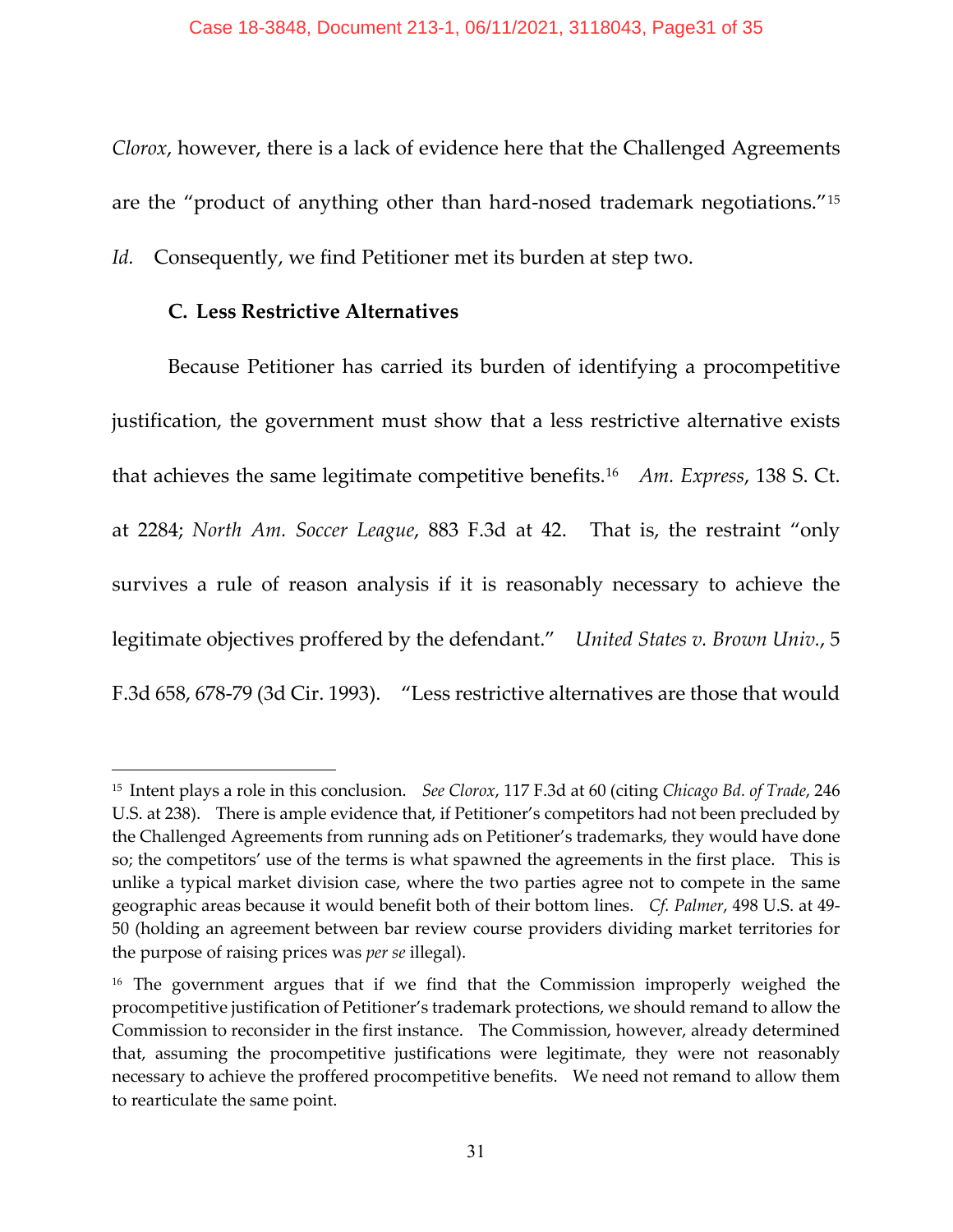#### Case 18-3848, Document 213-1, 06/11/2021, 3118043, Page32 of 35

be less prejudicial to competition as a whole." *North Am. Soccer League*, 883 F.3d at 45 (internal quotation marks omitted). The Commission found that the government had shown a viable less restrictive alternative, namely that the parties to the Challenged Agreements could have agreed to require clear disclosure in each search advertisement of the identity of the rival seller rather than prohibit all advertising on trademarked terms. According to the government, therefore, the Challenged Agreements are overbroad.

In *Clorox*, however, we noted that "it is usually unwise for courts to secondguess" trademark agreements between competitors. 117 F.3d at 60. In this context, what is "reasonably necessary," *Brown Univ.*, 5 F.3d at 679, is likely to be determined by competitors during settlement negotiations, *Clorox*, 117 F.3d at 60. And, as articulated above, absent something that would negate the typically procompetitive nature of these agreements, "the parties' determination of the scope of needed trademark protections is entitled to substantial weight." *Clorox*, 117 F.3d at 60*.*

The government attempts to differentiate *Clorox* by arguing that the FTC is different than a private plaintiff, and when it brings an antitrust claim we should not give the settling parties as much latitude to negotiate a trademark agreement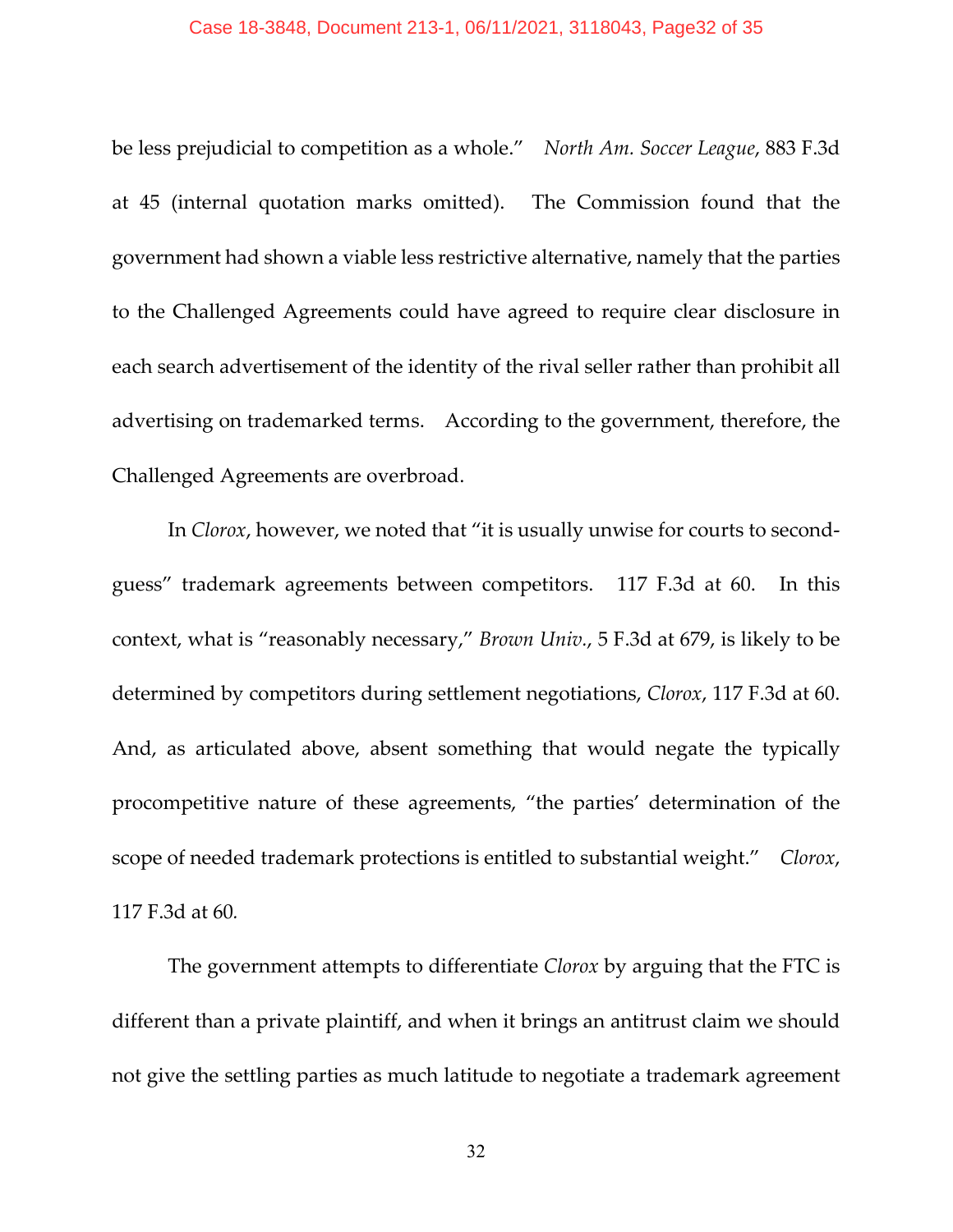#### Case 18-3848, Document 213-1, 06/11/2021, 3118043, Page33 of 35

as a court would in a private antitrust suit. Even if we were to accept the Commission's argument that its presence in a case warrants less solicitude for trademark interests, the government still needs to show more than the mere possibility there could be crafted an alternative form of the trademark agreement. The alternative must be "substantially less restrictive." Phillip E. Areeda & Herbert Hovenkamp, Antitrust Law: An Analysis of Antitrust Principles and Their Application ¶ 1502 (3rd & 4th eds., 2019 Cum. Supp. 2010-2018). The alternative must also achieve the same legitimate competitive benefits outlined by the Petitioner. *North Am. Soccer League*, 883 F.3d at 42. And at the end of the day, our job is to "weigh[] the competing evidence to determine if the effects of the challenged restraint tend to promote or destroy competition." *Apple*, 791 F.3d at 329 (internal quotation marks omitted).

The Commission majority thought that a disclosure requirement was enforceable because, *inter alia*, it has ordered similar requirements in the past. But the majority failed to consider the practical reasons for the parties entering into the Challenged Agreements. Under *Clorox*, this was insufficient. 117 F.3d at 60- 61. The Commission did not consider, for example, how the parties might enforce such a requirement moving forward or give any weight to how onerous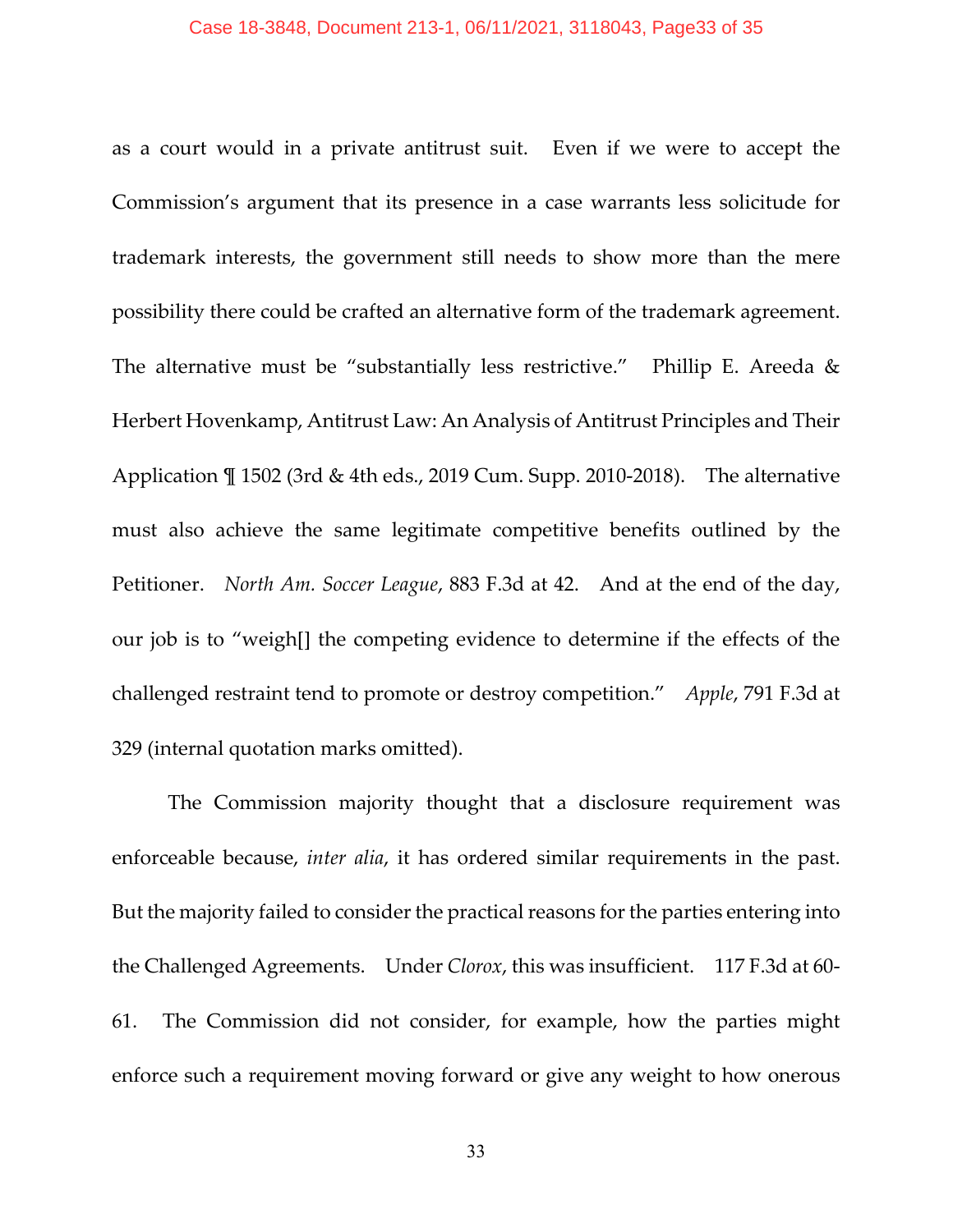#### Case 18-3848, Document 213-1, 06/11/2021, 3118043, Page34 of 35

such enforcement efforts would be for private parties. When the restraint at issue in an antitrust action implicates IP rights, *Actavis* directs us to consider the policy goals of the relevant IP law. *See* 570 U.S. at 149. Here, those considerations must include the practical implications of the government's proffered alternatives on the parties' ability to protect and enforce their trademarks.

While trademark agreements limit competitors from competing as effectively as they otherwise might, we owe significant deference to arm's length use agreements negotiated by parties to those agreements. *Clorox*, 117 F.3d at 59- 60. Doing so may give rise to collateral harm in a relevant market. But forcing companies to be less aggressive in enforcing their trademarks is antithetical to the procompetitive goals of trademark policy. [17](#page-33-0) *See id.* at 61. And without considering the downstream effects of requiring less aggressive enforcement, the

<span id="page-33-0"></span><sup>&</sup>lt;sup>17</sup> We acknowledge a concern that the Challenged Agreements require the parties to employ negative keywords, which prevent ads of competitors from appearing in a consumer search for each other's trademarked terms – even absent purchase of a keyword (but rather due to a search engine's independent determination that an ad is relevant to the consumer). Even if we were inclined to consider whether this aspect of the settlement agreement goes beyond any legitimate claim of trademark infringement, and therefore imposes a restraint on competition not justified by the procompetitive value of enforcing trademark rights, the Commission has neither made separate findings with respect to the specific anticompetitive effects of this narrow aspect of the settlement agreements, nor urged that we should evaluate this issue separately. Accordingly, we have no reason to consider that issue.